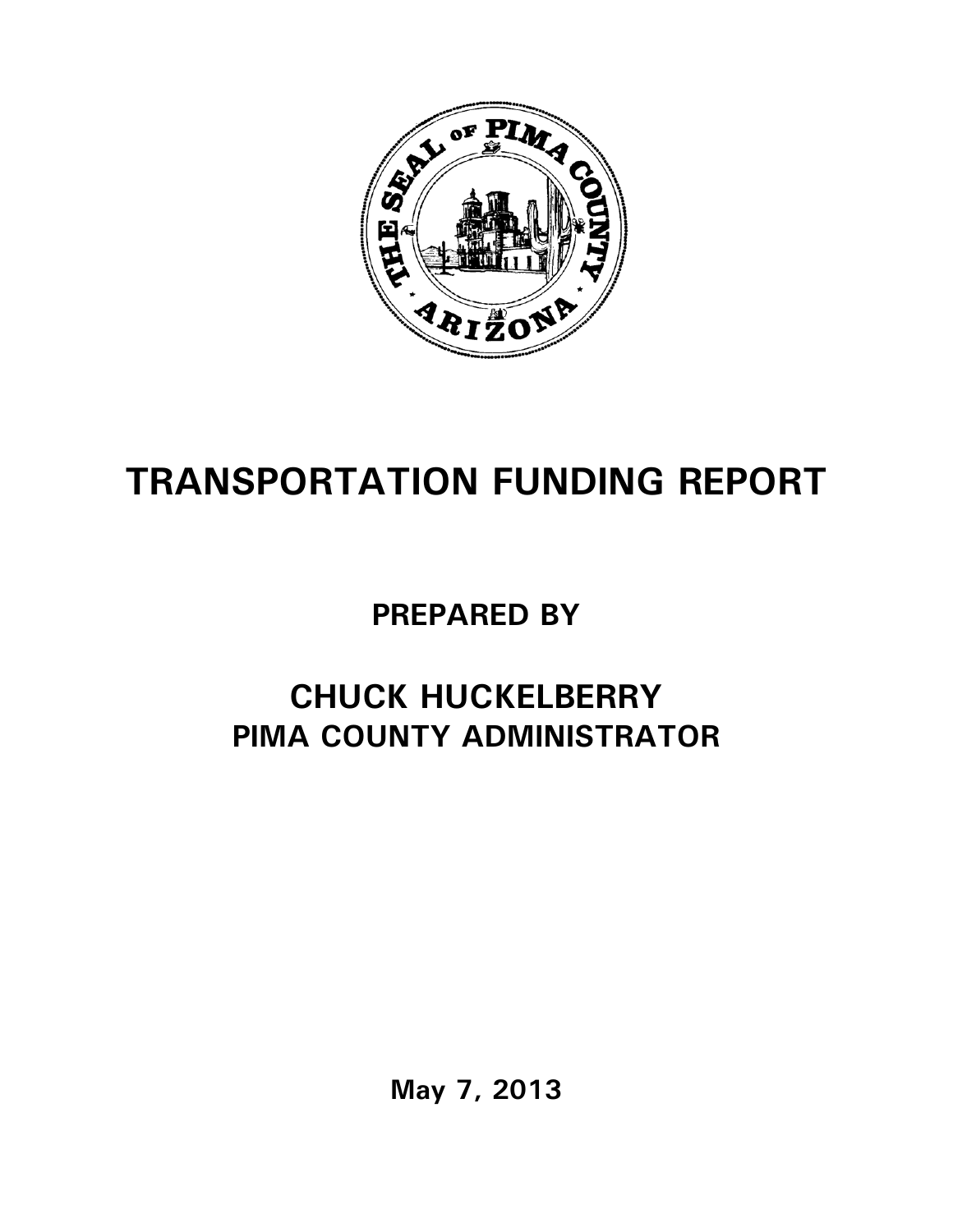

### **May 7, 2013**

#### **Transportation Funding Report**

#### **Executive Summary**

#### Background

The American Society of Civil Engineers (ASCE) recently released its 2013 report card of the current state of America's infrastructure. This report indicates significant poor grades for most of our nation's infrastructure, including roads. Roads received an overall "D rating;" generally inadequate and requiring a significant investment.

Fifty-two percent of Arizona roads were rated in poor to mediocre condition, and driving on these poor roads costs Arizona motorists almost \$887 million per year in vehicle repair and operating costs. In Pima County, this equates to \$143 million based on the number of licensed motorists.

In Arizona, transportation systems; primarily highways and their construction, operation and maintenance; are funded through state-shared revenues known as Highway User Revenue Funds (HURF). HURF are a combination of transportation-related taxes, the largest single component being the gasoline tax, which is currently 19 cents per gallon (including a one-cent tax for environmental remediation of underground storage tanks). The gasoline tax has not increased since 1991. By comparison, the average tax of surrounding states is 29.7 cents per gallon.

During this 22-year period when gas taxes have not been increased, the Consumer Price Index has increased from 136 to 232, or 71 percent. More importantly, the index that actually reflects transportation-related costs, the Construction Cost Index, increased from 4,835 to 9,453, or 96 percent. Hence, the same dollar of HURF in 1991 can now only purchase 51 cents worth of highway improvements.

#### Transportation Revenue Trends

HURF revenues increased steadily through Fiscal Year FY 2006/07, and nothing in the forecast of future HURF would have predicted the present decline in HURF that is the result of a number of factors. HURF revenues for the Pima County Department of Transportation for road repair and maintenance are now lower than they were 13 years ago. Revenue bonds are unique in that they can only be issued based on the strength of future revenues. The decline in HURF growth, as well as the fund losses associated with legislative sweeps, has made the issuance of future HURF bonds very problematic.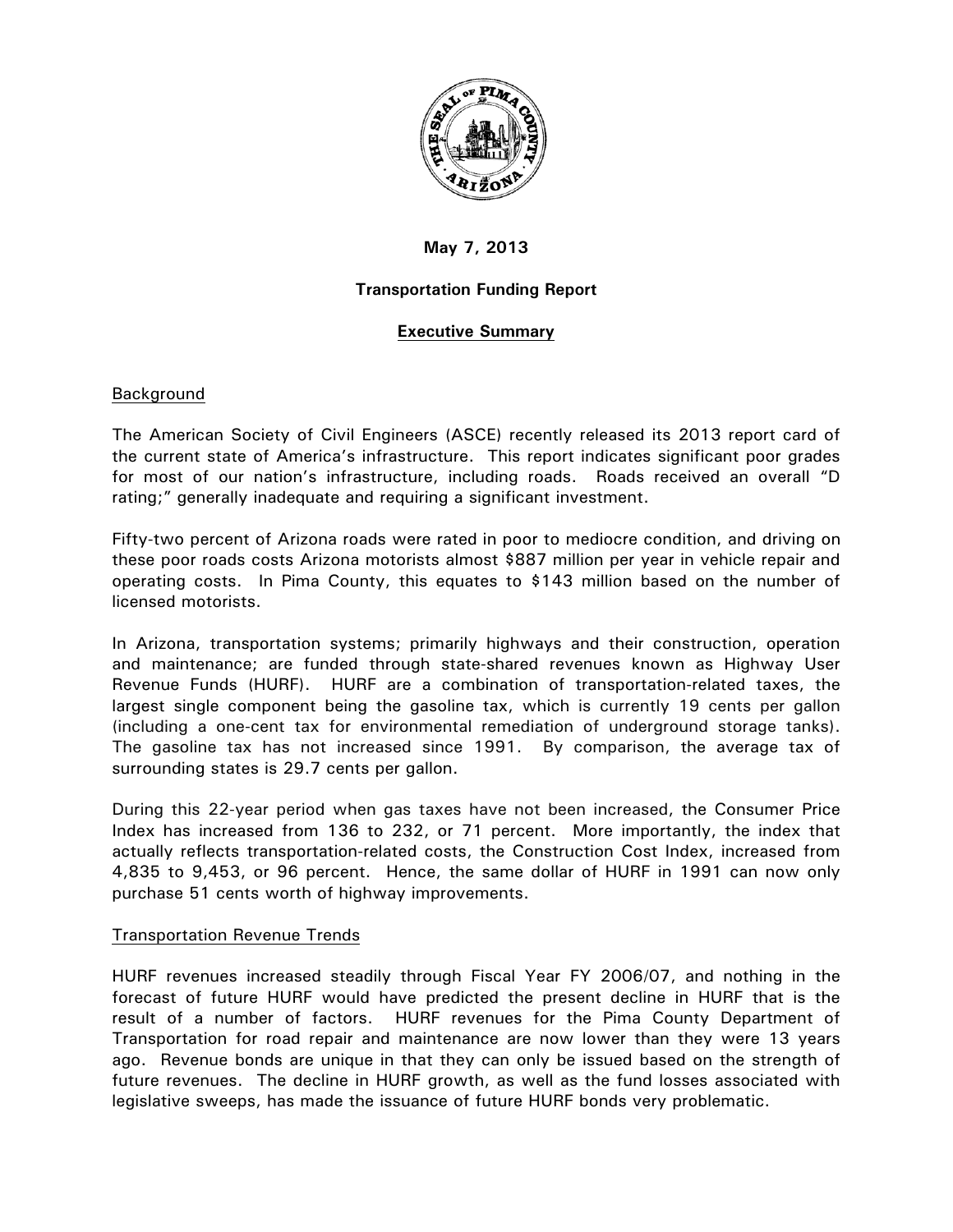Transportation Funding Report Executive Summary May 7, 2013 Page 2

The significant decline in HURF from FY 2007/08 through FY 2011/12 is due to a variety of factors. First, the decline of the national economy in the current Great Recession has stalled economic activity, such as the use of transportation systems and the purchase of fuel (generation of gasoline tax), the primary source of revenue for the HURF.

The very rapid rise in the price of fuel over time has also tempered the purchase and use of gasoline. Over the eight-year period from 2005 to today, the per-gallon price of fuel has nearly doubled.

Third, in response to the rapid rise in fuel cost, vehicle fleet efficiency has increased significantly over the last 10 years. The average new light vehicle fleet fuel efficiency over this period has increased from 19.84 miles per gallon to 23.64 miles per gallon, an increase of 20 percent. This means that the same quantity (or less) fuel can be purchased; but wear and tear on the highway system increases by 20 percent, without a corresponding increase in revenue to operate and maintain the highway system.

Another significant factor in the decline of County HURF revenues in the past few years has been the legislative sweeps of funding where the State of Arizona, to balance their budget, diverted funds from HURF to pay for expenses that normally would have been paid through the State's General Fund. These legislative sweeps have been devastating to local governments' ability to adequately maintain their streets and highways. In Pima County, these legislative sweeps have resulted in an aggregate loss of \$37.9 million for highway maintenance and repair.

#### Transportation Impact Fees

The County adopted transportation impact fees (TIFs) in 1997. Overall, TIFs have raised \$109,463,840 through FY 2011/12 for transportation investments in the unincorporated area of Pima County. State law prohibits the use of TIFs on any highway improvements other than capacity improvements, and the roadway must be located in the unincorporated area of Pima County. TIFs have been used productively to augment transportation capacity improvements throughout Pima County; in total, \$71,150,070 million have been spent through FY 2011/12.

The methodology for levying and collecting TIFs is highly restricted by state legislation and requires the fees to be deposited in accounts identified for very specific geographic benefit areas in the unincorporated area of Pima County and then allocated only to projects that improve capacity and are approved by the Board of Supervisors. By law, TIFs cannot be spent to repave, resurface or perform pavement preservation on any local street or highway, including arterials, within Pima County.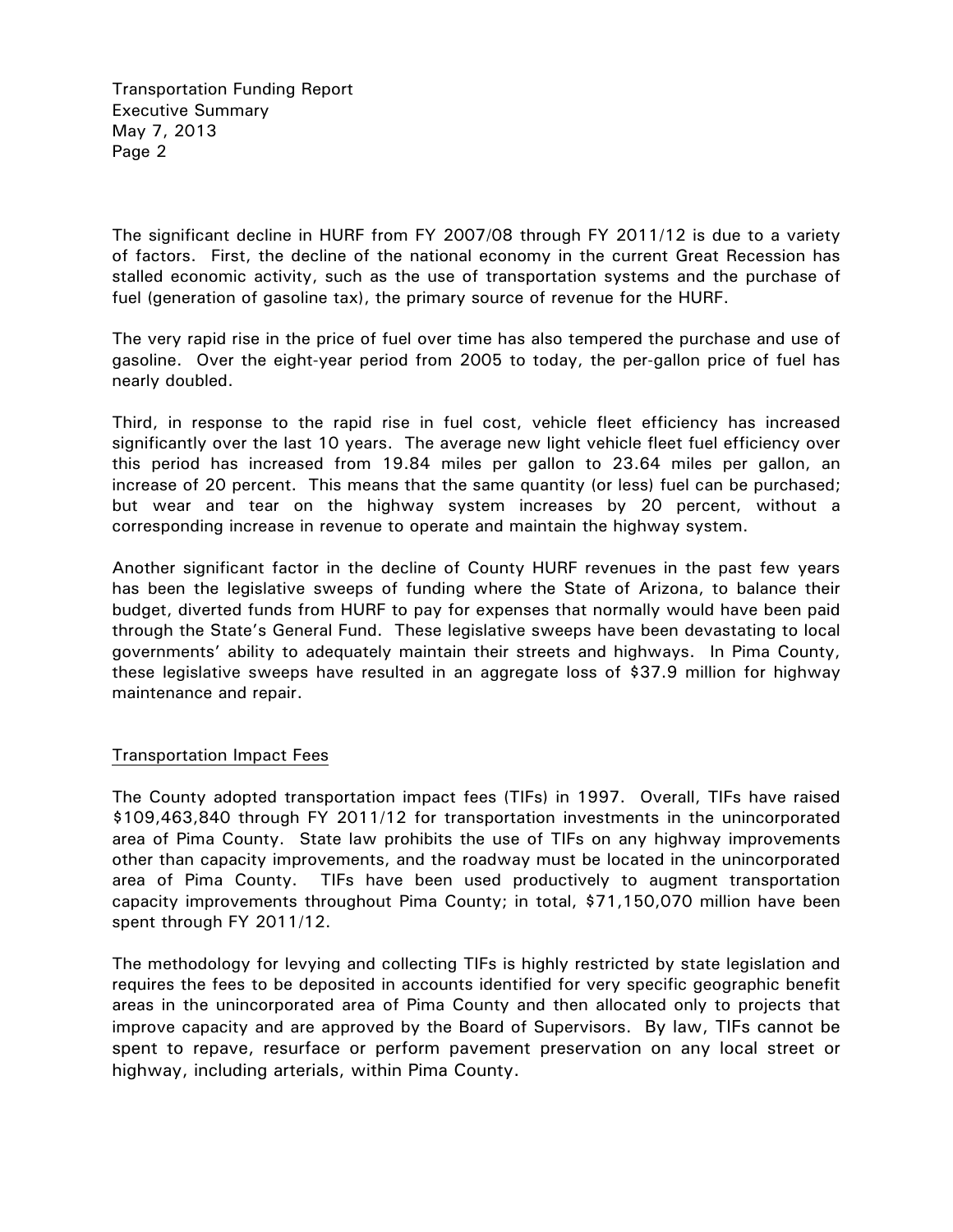Transportation Funding Report Executive Summary May 7, 2013 Page 3

#### Insufficient Transportation Funding is Widespread

Transportation funding challenges are not unique to our region. The Maricopa Association of Governments' (MAG) March 29, 2013 Regional Transportation Plan Update cites the same factors adversely impacting revenue that are discussed in the accompanying report and also notes the increased conversion to alternative fuel sources such as electricity and compressed natural gas. The ASCE and MAG reports both indicate many other states face similar funding challenges and are implementing new strategies to increase funding, including increased per-gallon gas taxes and other changes in the calculation of fuel-related fees.

The future of financing the construction, operation and maintenance of transportation systems needs substantial review at the national, state and local levels. New transportation financing strategies must be developed for surface transportation, including highways; air transportation; transit systems; freight and rapid passenger rail systems. While reinventing our transportation financing system is beyond the scope of the attached report, it is very important to recognize that many of our transportation problems, whether due to a of lack of funding for adequate road maintenance; an inability to expand or develop new highway systems; or to provide rapid rail passenger transport, are all tied to a dysfunctional financing support system for this infrastructure component that is essential for economic growth and vitality. A solution to this problem must be the goal of every level of government and will require an unparalleled level of cooperation between governments in the future.

The cost to improve those roads that are rated Failed, Poor or Fair in the aggregate within the unincorporated area of Pima County requires a future investment of \$268 million. This is a considerable investment and can only be made over a period of time.

#### Recommendations

There is no single recommendation that will significantly resolve our existing highway maintenance investment dilemma. We need to focus on the problem using multiple strategies and continue to stress the need for long-term, stable and consistent funding for transportation. This is not a problem unique to Pima County; it is a problem for every local government within our region. Some local government transportation problems are more acute than others and vary directly in proportion to the age of their transportation infrastructure.

The recommendations below, which are discussed more fully in the attached report, are intended to attempt to manage the problem, not solve it. Only comprehensive transportation funding reform will solve the problem.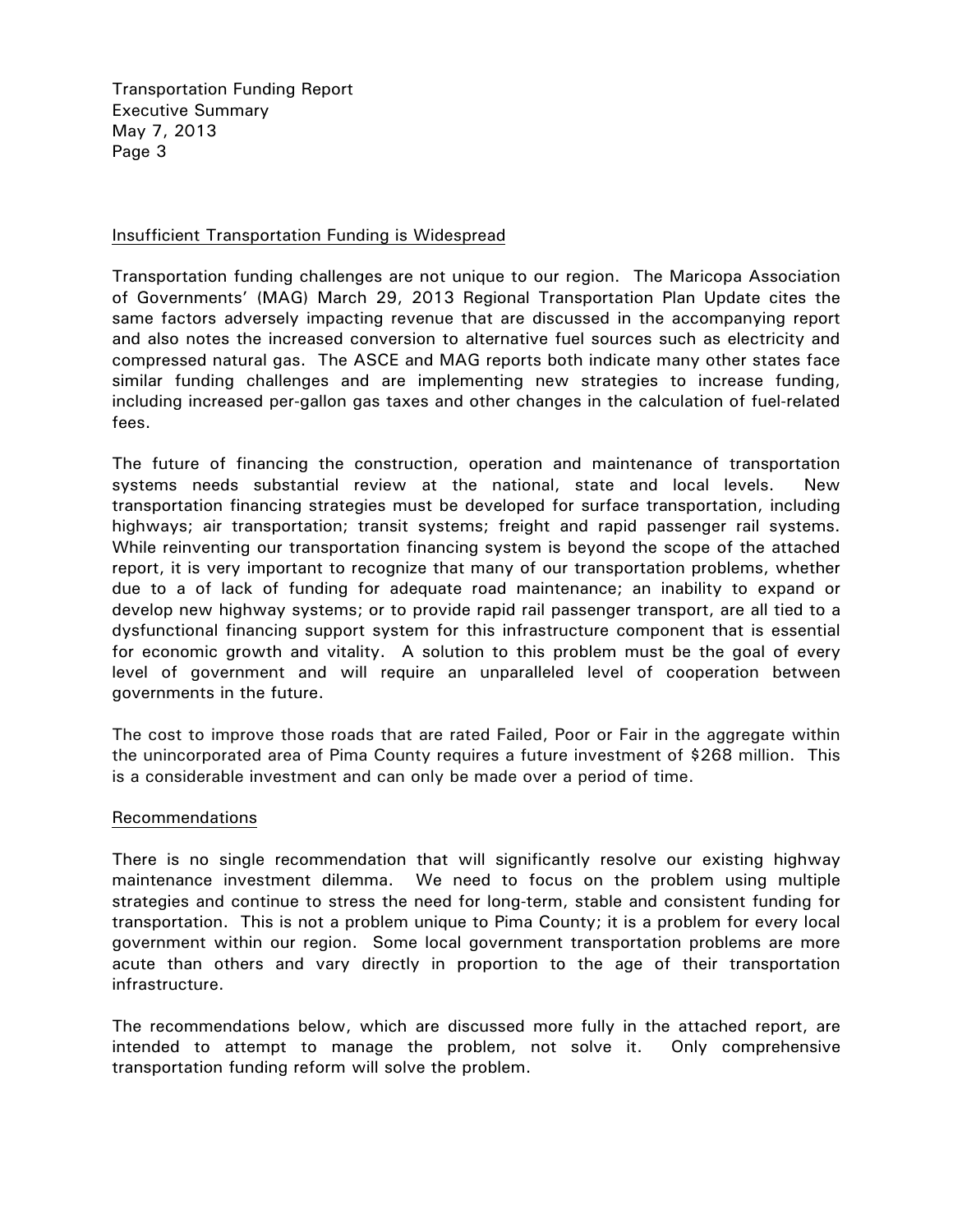Transportation Funding Report Executive Summary May 7, 2013 Page 4

- Continue the \$5 million annual allocation from the General Fund to the Department of Transportation for road maintenance.
- Continue to request that the State Legislature partially or fully return HURF revenues swept since 2002.
- Ask the Arizona Legislature to pass legislation to maintain the one-cent per gallon tax previously earmarked for leaking underground fuel tank remediation and provide the annual revenue from this tax to the state, cities, towns and counties for pavement improvement programs.
- Request that the Arizona Legislature increase the state gas tax by 10 cents to coincide with the 29.7-cents per gallon average gas tax of surrounding states.
- Consider in any new funding initiative, such as renewal of the Regional Transportation Authority tax, a significant allocation of new revenues toward pavement preservation and repair.
- Consider any of the funding options provided to the Board in my April 10, 2012 transportation report.

CHH/mjk

Attachment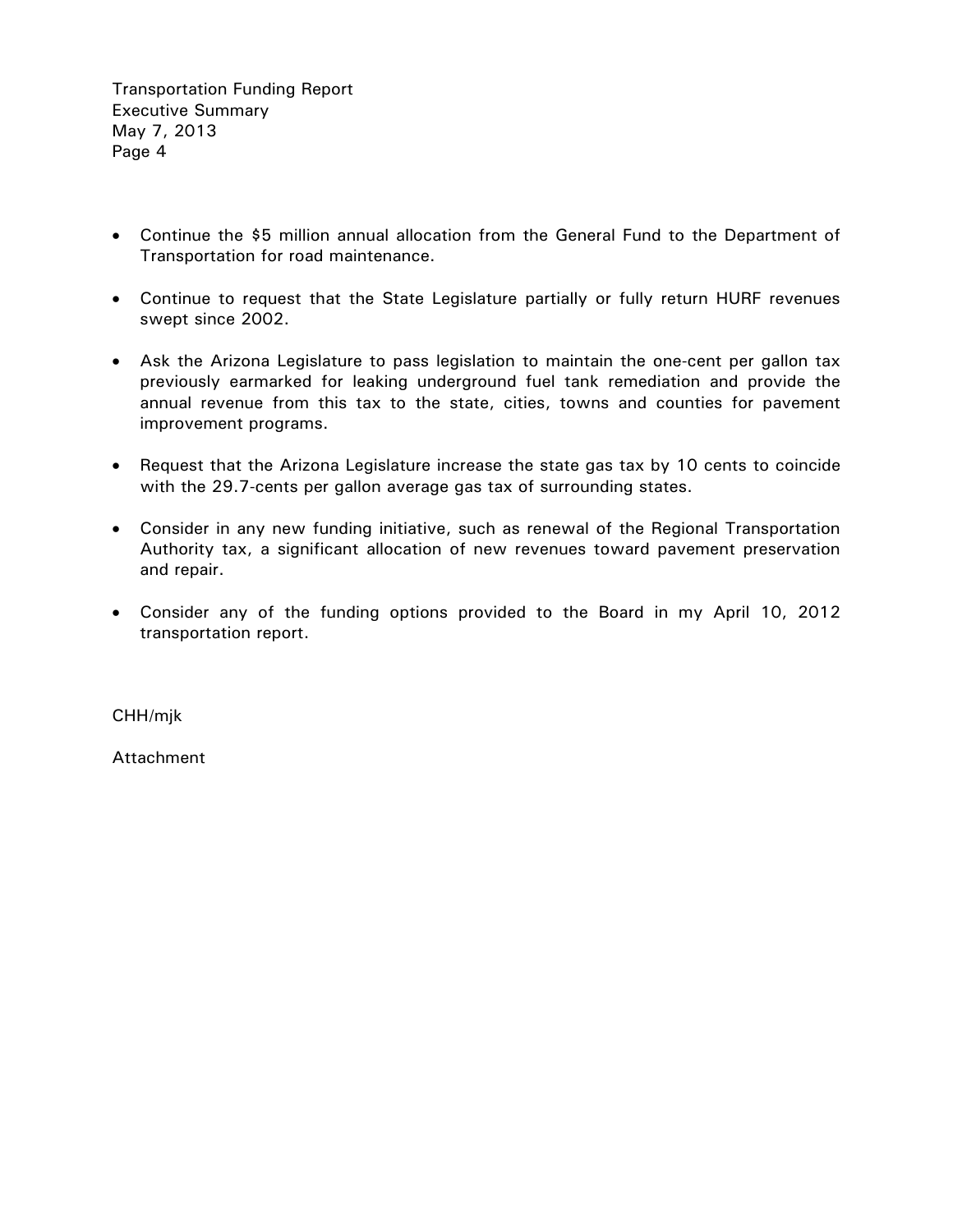

# **Board of Supervisors Memorandum**

May 7, 2013

#### **Transportation Funding Report**

#### **Table of Contents**

| 1.             |                                                                              |  |
|----------------|------------------------------------------------------------------------------|--|
| $\mathbf{H}$ . | Decision to Utilize Revenue Bonds for Transportation in Pima County  2       |  |
| III.           | Court Action Necessary to Spend County HURF within Cities and Towns 3        |  |
| IV.            |                                                                              |  |
| $V_{\rm L}$    |                                                                              |  |
| VI.            |                                                                              |  |
| VII.           | Possible Future HURF Bond Programs and Need for National Policy              |  |
|                |                                                                              |  |
| VIII.          |                                                                              |  |
| IX.            | Development Impact Fees and Their Use in Transportation System Investment 11 |  |
| $X_{-}$        | Funding Obligations of Maintenance Deficiencies in the County                |  |
|                |                                                                              |  |
| XI.            |                                                                              |  |

#### Ι. **County Transportation Funding Equity**

In Arizona, transportation systems, primarily highways and their construction, operation and maintenance are funded through state-shared revenues known as Highway User Revenue Funds (HURF). HURF are a combination of transportation-related taxes, the largest single component being the gasoline tax, which is currently 19 cents per gallon (including a one-cent tax for environmental remediation of underground storage tanks); and it has not increased since 1991. By comparison, the average tax of surrounding states is 29.7 cents per gallon.

During this 22-year period when gas taxes have not been increased, the Consumer Price Index has increased from 136 to 232, or 71 percent. More importantly, the index that actually reflects transportation-related costs, the Construction Cost Index, increased from 4,835 to 9,453, or 96 percent. Hence, the same dollar of HURF in 1991 can now only purchase 51 cents worth of highway improvements.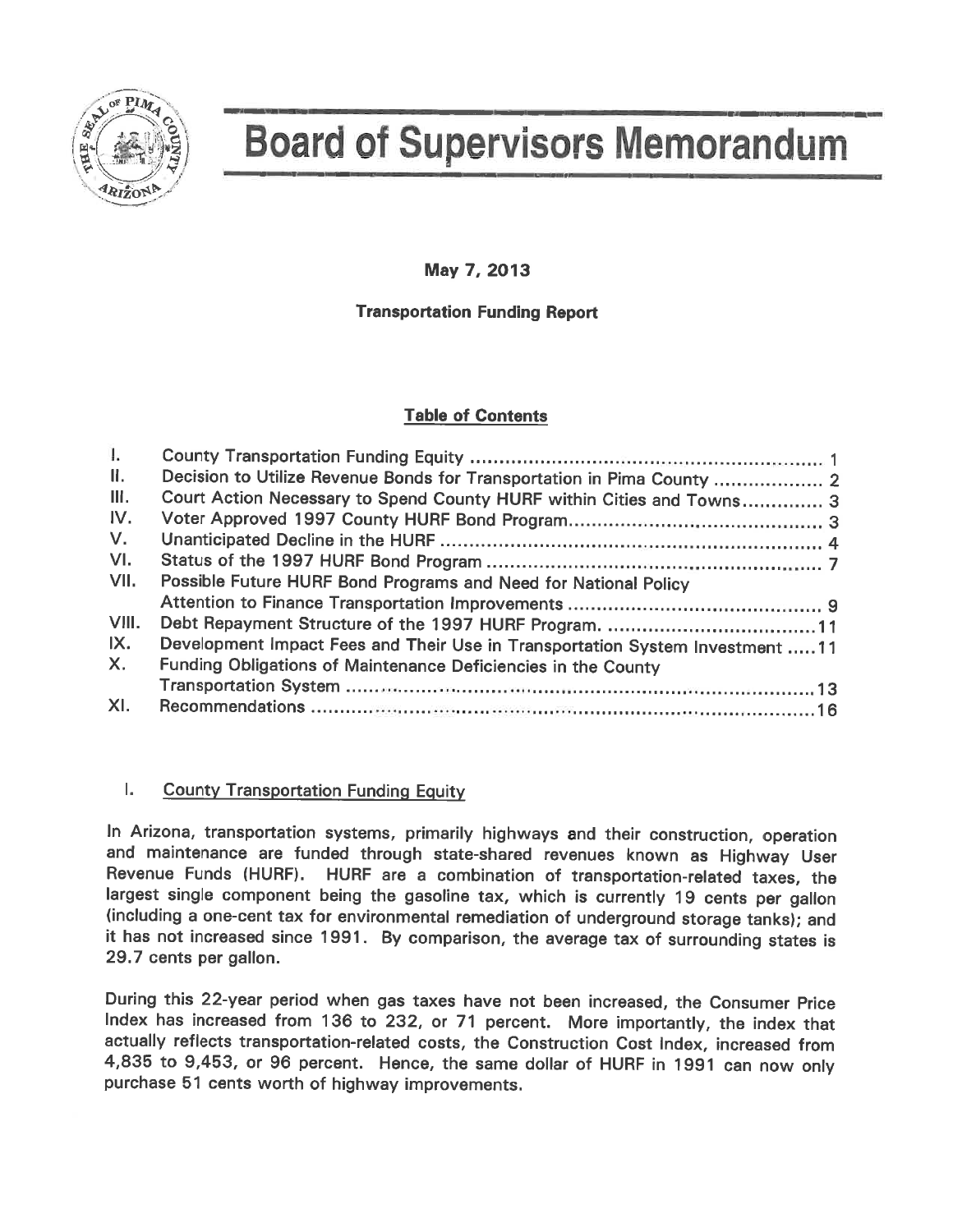HURF are divided between the state, counties, cities and towns. The basic formula is that the state receives approximately 50 percent of HURF; cities and town 30 percent; and counties 20 percent. Of the counties' 20 percent, it has historically been distributed in accordance with the origin of fuel sales, which means each county received their share of HURF in proportion to their share of fuel sales as compared to total statewide fuel sales. This formula for distribution ignored transportation needs and demands and for years heavily weighted distribution of county funds to Maricopa County.

Pima County has always had the largest unincorporated population and, hence, the highest number of highway miles to construct, operate and maintain. Pima County's unincorporated population far outweighs any other county in the State of Arizona, including Maricopa County. Pima County has argued for years that HURF distribution is inequitable to Pima County. Pima County successfully argued in the State Legislature and enacted legislation creating HURF equity among counties by introducing population as a component of the distribution formula. Today, HURF are distributed among the counties based 50 percent on fuel sales and 50 percent on unincorporated population. Table 1 below shows Pima County's total HURF distribution four years before HURF equity legislation in 1997 and four years after. Obviously, HURF equity had a significant impact on the revenues due Pima County to construct, operate and maintain our highways in the unincorporated area.

|                    | $1 \text{ cm}$ before and Arter 1997 Legislation. |
|--------------------|---------------------------------------------------|
|                    | <b>HURF/Vehicle License</b>                       |
| <b>Fiscal Year</b> | Tax (VLT) Revenues*                               |
| 1994               | \$23,859,978                                      |
| 1995               | 24,208,243                                        |
| 1996               | 25,764,022                                        |
| 1997               | 25,611,615                                        |
| 1998               | 33,445,602                                        |
| 1999               | 39,535,440                                        |
| 2000               | 47,699,353                                        |
| 2001               | 48,317,052                                        |

|  |  |  | Table 1 - Pima County HURF Revenue Four  |  |
|--|--|--|------------------------------------------|--|
|  |  |  | Years Before and After 1997 Legislation. |  |

*\*Data available only as combined HURF and VLT revenues.* 

#### II. Decision to Utilize Revenue Bonds for Transportation in Pima County

Given the historic inequitable distribution of HURF to Pima County, the County developed a very significant backlog in transportation capacity improvements, such as widening existing two-lane roads to multiple-lane highways. This backlog, coupled with the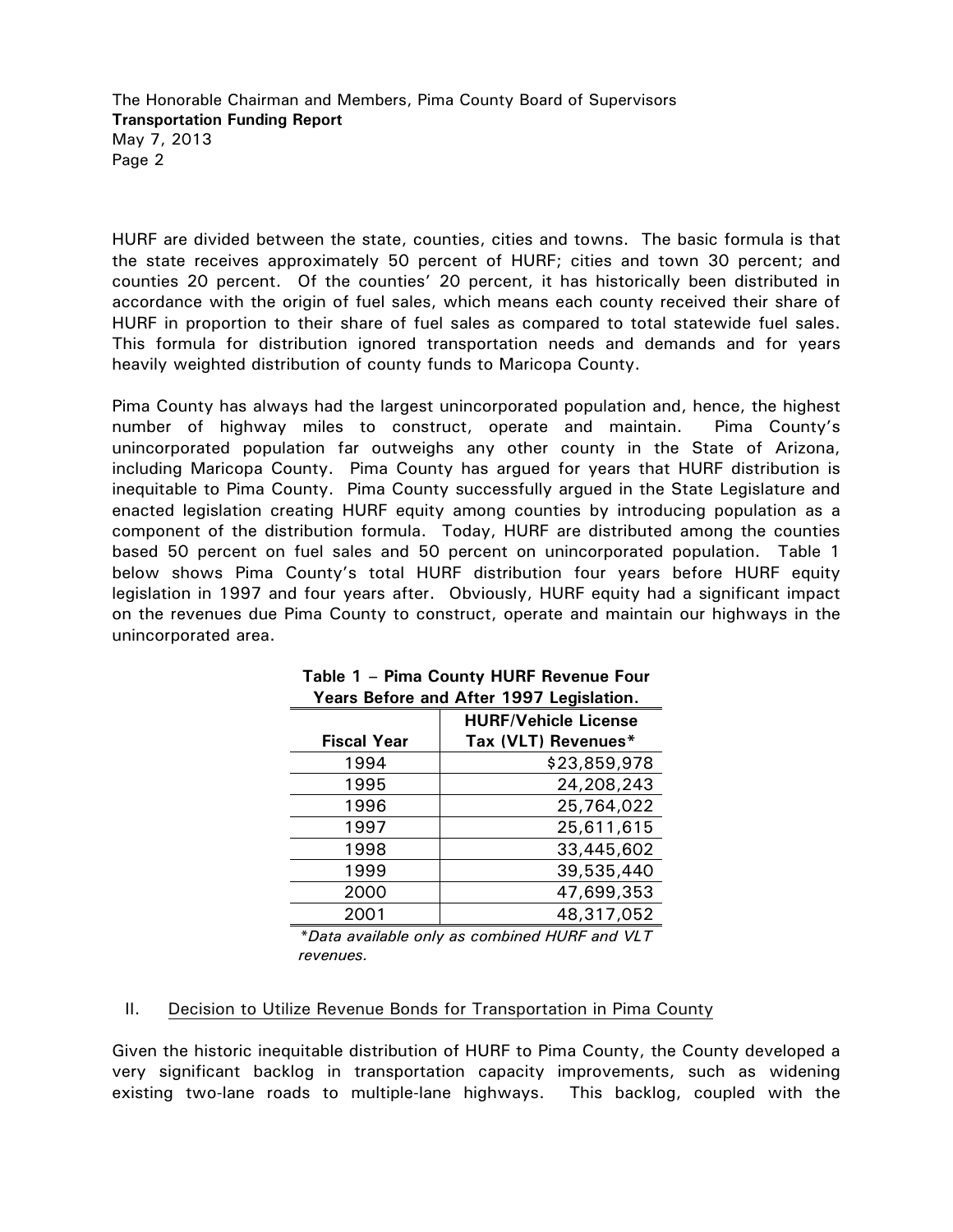increased flow of HURF from equity legislation, led to the County's decision to bond for highway improvements as a method of catching up with past highway capacity deficiencies.

The one miscalculation in this decision was due to the fact that revenue bonding legislation for counties had not been updated since originally conceived and had been modeled after revenue bonding for cities and towns. In this particular case, even though cities and towns have their own HURF distribution from the state, the statutes allowing for revenue bond elections allowed everyone in Pima County (including cities and towns) to vote on a County revenue bond election that was primarily intended to provide capital improvements in the unincorporated area. This led the City of Tucson to demand a share of County HURF in order to support the County's election. On September 5, 1997, the City, through the Mayor at a press conference, indicated that if the County did not provide sufficient revenues to the City, the City would be unable to support the election.

#### III. Court Action Necessary to Spend County HURF within Cities and Towns

Even though the statutes allowed cities and town residents to vote in a County HURF bond election, it was unclear and likely illegal for the County to spend County HURF on city streets and highways. In order to do so, the County requested a legal determination through the Arizona Court of Appeals that did provide certainty regarding a process and mechanism the County would need to utilize to ensure the use of County HURF inside cities and towns was legal. This involved the establishment and abandonment process set forth in the statutes that allows the County to establish and maintain one or more highways within or through a city or town. The Court of Appeals Decision is included herein as Attachment A.

#### IV. Voter Approved 1997 County HURF Bond Program

In November 1997, the voters approved the County's ability to issue County HURF bonds to complete a capital program that distributed the aggregate of \$350 million of revenue bonds among 57 projects. The Board of Supervisors passed and adopted the original Bond Implementation Plan (BIP, Attachment B) for the program as Ordinance No. 1997-80. The BIP envisioned building a large number of highway capacity improvements throughout the region, including a number of projects within the City of Tucson. The BIP also specified the approximate timeframe for implementing each project and defined the original proposed scope of each project through the BIP. The BIP has since been amended a number of times to reflect contemporary reality regarding project implementation, decreased flow of HURF and other factors not anticipated at the time of the BIP.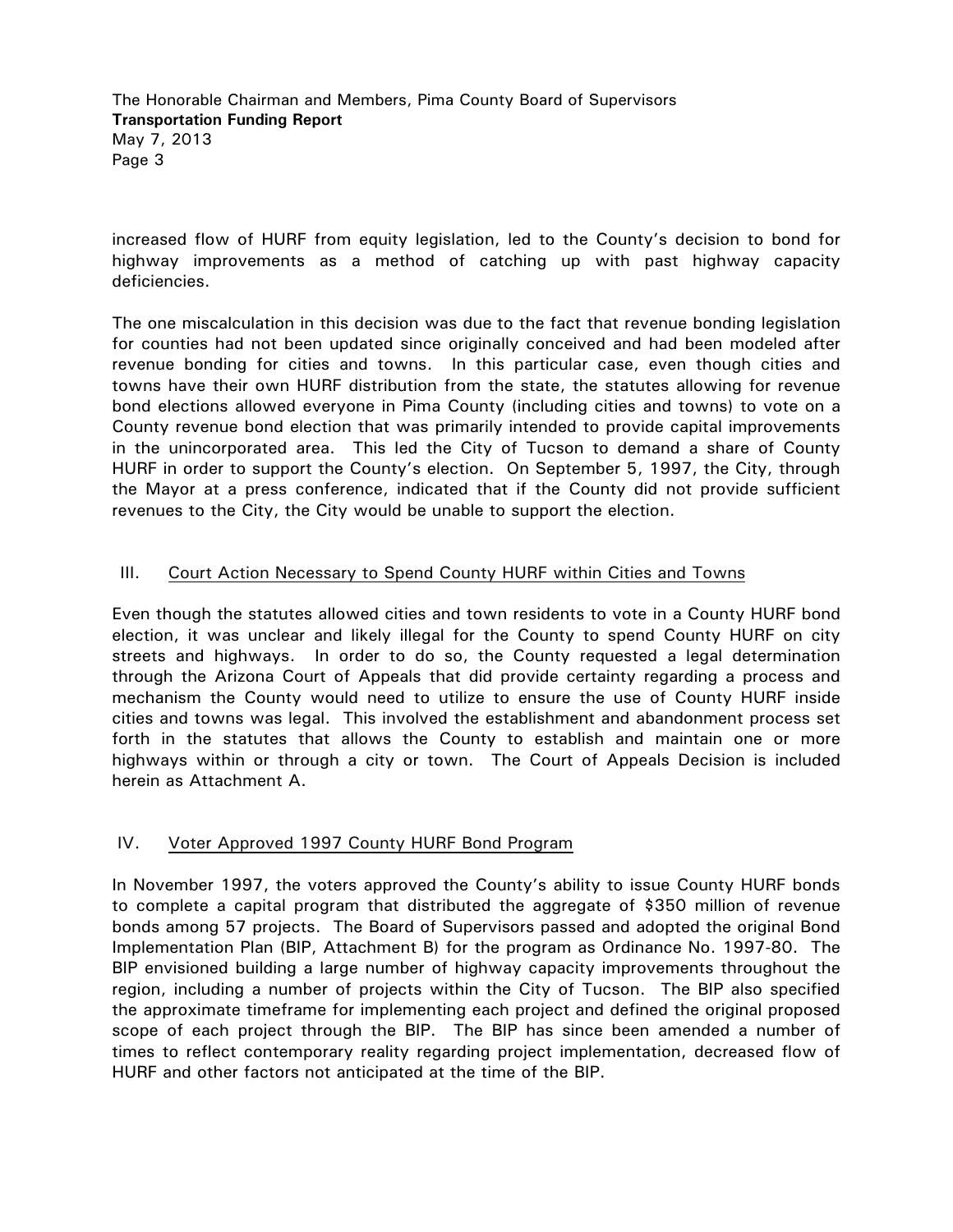#### V. Unanticipated Decline in the HURF

Table 2 below shows the 16-year aggregate HURF total fund receipt since 1997. As can be seen, the trend line is positive through Fiscal Year (FY) 2007/08. Nothing in the forecast of future HURF would have predicted the present decline in HURF caused by a number of factors.

| Fiscal | <b>HURF</b>  | <b>HURF/VLT</b> |
|--------|--------------|-----------------|
| Year   | Revenue      | <b>Revenue</b>  |
| 1997   |              | \$25,611,615    |
| 1998   |              | 33,445,603      |
| 1999   |              | 39,535,440      |
| 2000   |              | 47,699,354      |
| 2001   |              | 48,317,053      |
| 2002   |              | 47,074,605      |
| 2003   |              | 48,071,873      |
| 2004   | \$38,425,059 | 51,334,009      |
| 2005   | 41,755,890   | 53,878,131      |
| 2006   | 43,291,930   | 56,936,526      |
| 2007   | 44,606,855   | 58,637,775      |
| 2008   | 44,060,131   | 57,847,328      |
| 2009   | 41,209,550   | 53,906,177      |
| 2010   | 38,739,414   | 50,535,191      |
| 2011   | 38,973,544   | 50,459,963      |
| 2012   | 33,664,646   | 44,889,756      |
|        |              |                 |

**Table 2 – Unanticipated Decline in HURF Revenue.** 

*\*1997 through 2003 data available only as combined HURF and VLT revenues.*

As can be seen, HURF revenues for the Department of Transportation for road repair and maintenance are now lower than in the Year 2000 – 13 years ago.

Revenue bonds are unique in that they can only be issued based on the strength of future revenues. The decline of HURF growth and even fund losses associated with legislative sweeps has made the issuance of future HURF very problematic.

The significant decline in HURF from FY 2008 through 2012 as indicated in Table 2 above is due to a variety of factors. First, the decline of the national economy in the current Great Recession has stalled economic activity, such as the use of transportation systems and the purchase of fuel (generation of gasoline tax), the primary source of revenue for the HURF.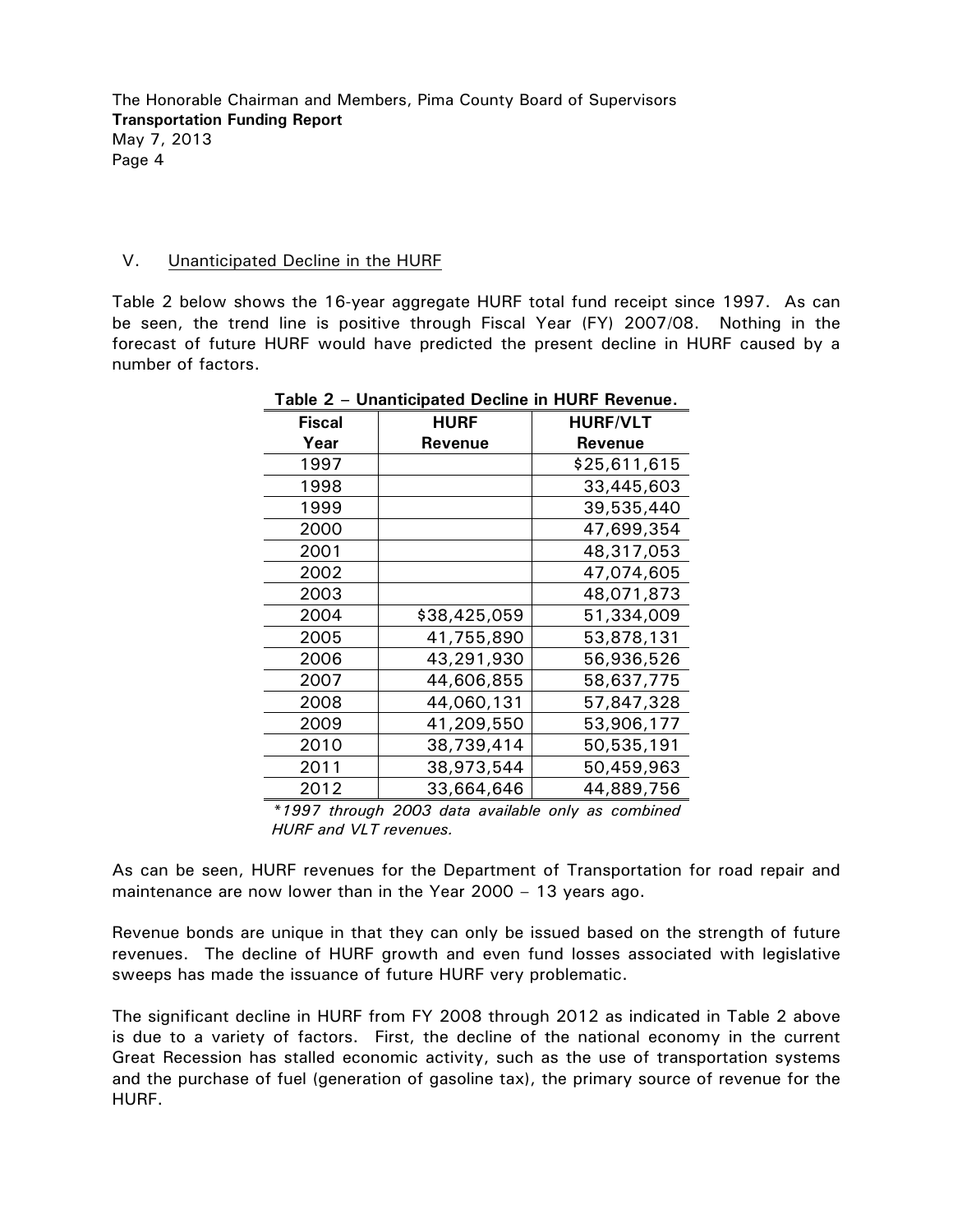Second, the very rapid rise in the price of fuel over time has also tempered the purchase and use of gasoline. Over the eight-year period from 2005 to today, the per-gallon price of fuel has nearly doubled (see Figure 1 below).



Third, in response to the rapid rise in fuel cost, vehicle fleet efficiency has increased significantly over the last 10 years. The average new light vehicle fleet fuel efficiency over this period has increased from 19.84 miles per gallon to 23.64 miles per gallon, an increase of 20 percent. This means that the same quantity (or less) fuel can be purchased, but wear and tear on the highway system increases by 20 percent, without a corresponding increase in revenue to operate and maintain the highway system.

Most of the previous factors are due to free market economic conditions and could not have been anticipated or controlled. One of the most important factors in the decline of County HURF revenues in the past few years has been the legislative sweeps of funding where the State of Arizona, to balance their budget, diverted funds from HURF to pay for expenses that normally would have been paid through the State's General Fund. These legislative sweeps have been devastating to local governments' ability to adequately maintain their streets and highways. In Pima County, these legislative sweeps have resulted in an aggregate loss of \$37.9 million for highway maintenance and repair.

Table 3 below shows the amounts of these legislative sweeps each year for the past 12 years.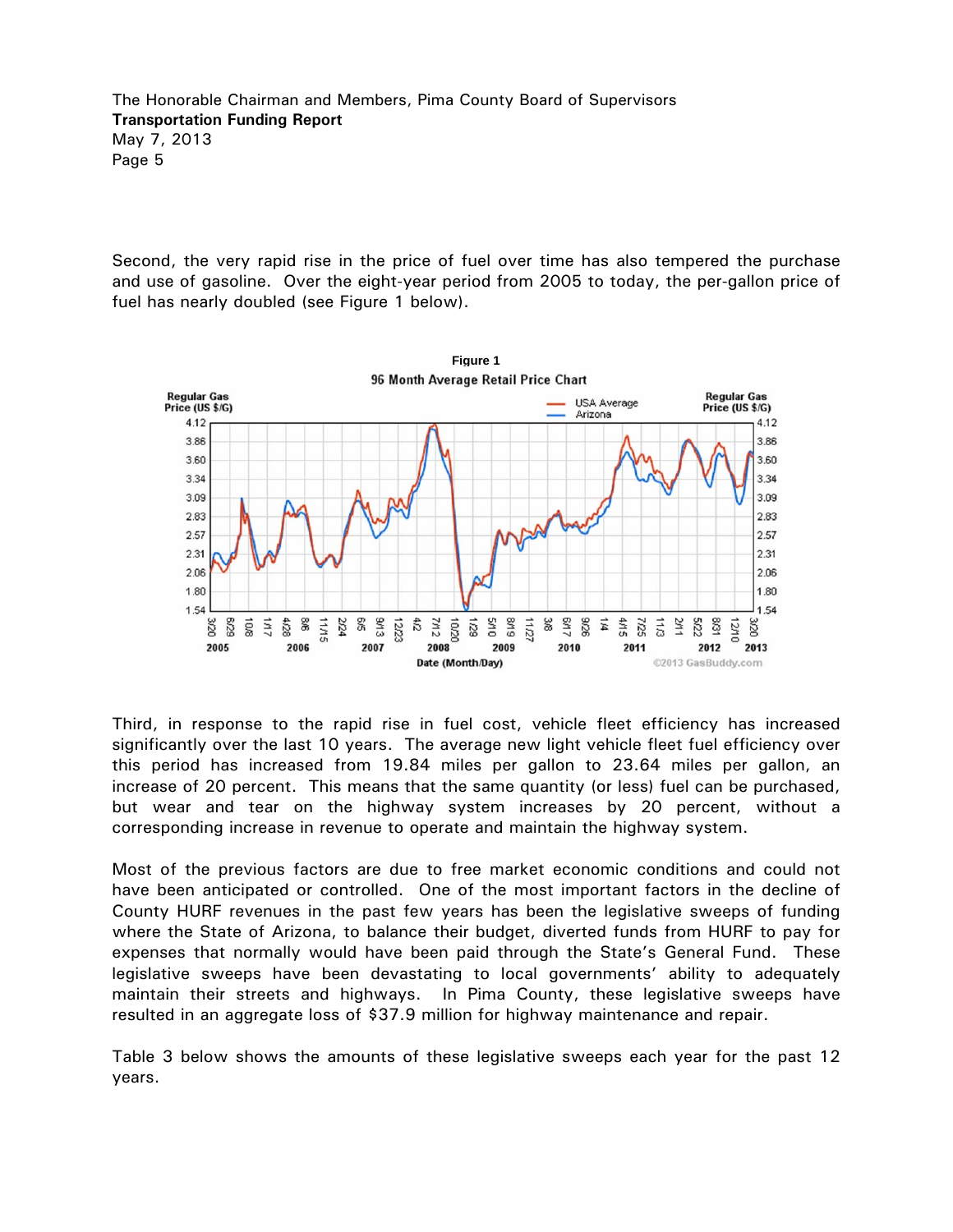| 12-year History. |                     |  |  |  |  |  |  |
|------------------|---------------------|--|--|--|--|--|--|
| Fiscal           |                     |  |  |  |  |  |  |
| Year             | <b>Amount Swept</b> |  |  |  |  |  |  |
| 2002             | 616,289<br>\$       |  |  |  |  |  |  |
| 2003             | 1,114,001           |  |  |  |  |  |  |
| 2004             | 1,583,290           |  |  |  |  |  |  |
| 2005             | 2,012,825           |  |  |  |  |  |  |
| 2006             | 4,663,683           |  |  |  |  |  |  |
| 2007             | 3,882,919           |  |  |  |  |  |  |
| 2008             | 3,358,184           |  |  |  |  |  |  |
| 2009             | 2,900,363           |  |  |  |  |  |  |
| 2010             | 3,488,483           |  |  |  |  |  |  |
| 2011             | 2,596,771           |  |  |  |  |  |  |
| 2012             | 7,983,212           |  |  |  |  |  |  |
| 2013*            | 3,734,865           |  |  |  |  |  |  |
| Total            | \$37,934,884        |  |  |  |  |  |  |

#### **Table 3. Legislative Sweeps, 12-year History.**

**\****Projected*

In summary, our ability to adequately and timely implement the 1997 HURF bond program, as well as adequately maintain our streets and highways, has been adversely impacted by economic conditions at the national, state and local levels. Rapidly rising fuel prices responding to market conditions, increased vehicle fleet efficiency resulting in fewer gallons of gasoline purchased for taxation, and legislative sweeps at the state level to balance the state budget have all combined to significantly impact the implementation of the 1997 County bond program for transportation and adversely impacted our highway maintenance program.

Transportation funding challenges are not unique to our region. The Maricopa Association of Governments' (MAG) March 29, 2013 Regional Transportation Plan Update cites the same factors adversely impacting revenue that are discussed in this report and also notes the increased conversion to alternative fuel sources such as electricity and compressed natural gas. The MAG report indicates other states face similar funding challenges and are implementing new strategies to increase funding, including:

- Washoe County, Nevada indexes federal, state and local gas taxes to keep revenue in the county;
- In Virginia, a bill awaits the Governor's signature that would, among other actions, replace the cents-per-gallon gas tax with a percentage tax;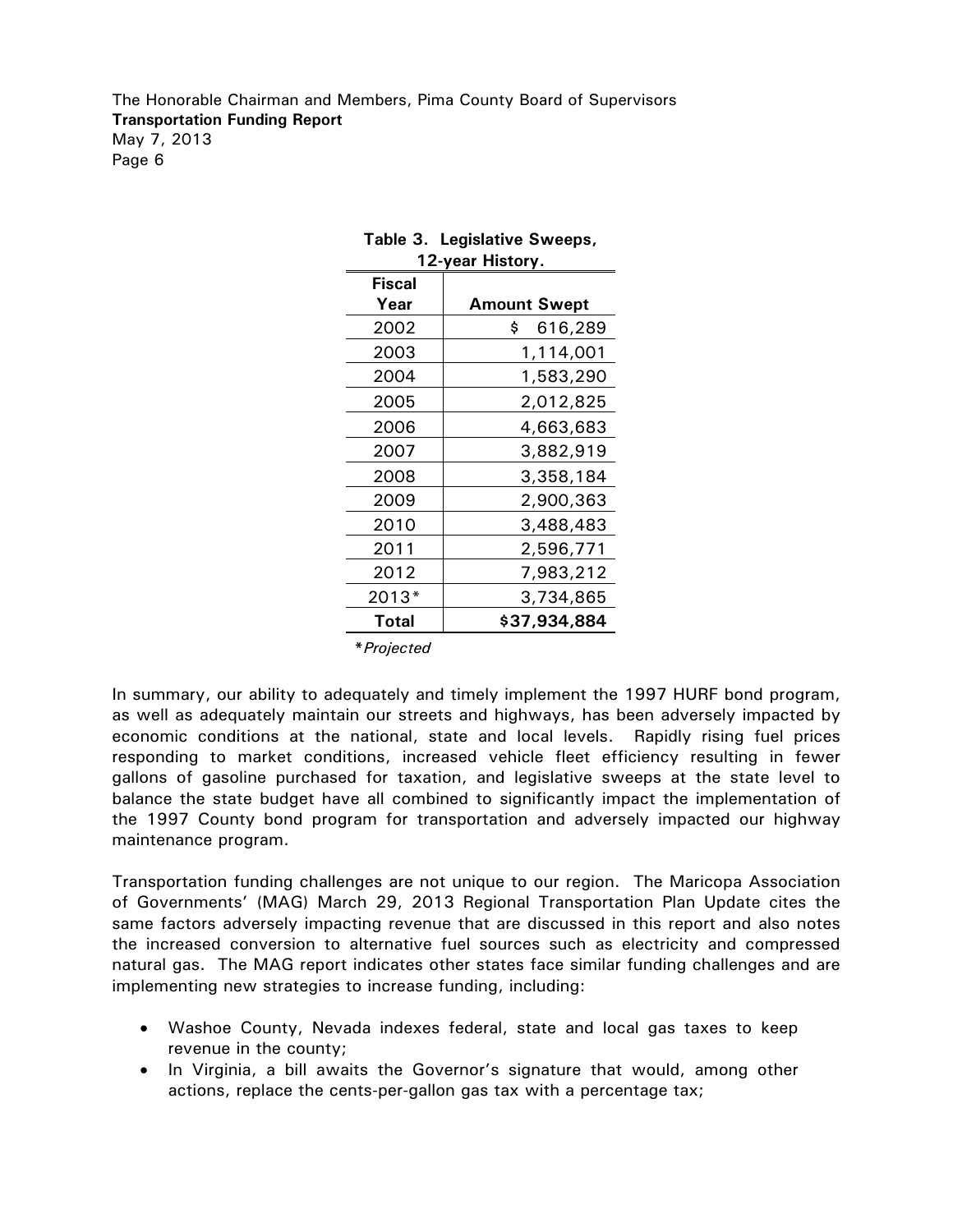- Wyoming has increased its gas tax from 14 to 24 cents per gallon effective July 1, 2013, and localities will receive one third of the revenue;
- Maryland reduced its per-gallon tax but now indexes it to inflation;
- New Hampshire has legislation pending that would raise the gas tax and use casino revenues to fund roads and bridges; and
- Oregon has legislation pending that would require per-mile fees for highefficiency vehicles after 2015.

#### VI. Status of the 1997 HURF Bond Program

Despite the challenges of inadequate revenues to support the HURF bond program, there has been significant and substantial progress made in implementing the program. Attachment C contains graphic representation of the status of the various 1997 HURF bond projects. Also shown are 92 separate DOT-57 safety projects. A list of projects improved or planned for improvement under DOT-41, which is a category created previously by a reallocation by the Board of Supervisors, is also included in Attachment C.

In total, 82 percent of projects listed have been completed or are under construction, excluding two programs. The two programs, DOT-41 Neighborhood Transportation Improvements and DOT-57 Safety Improvements, have 91 projects completed or under construction. This represents almost \$250 million of HURF revenue bonds expended to date. In essence, the 1997 bond program is nearly complete.

Expenditures of these bond programs in many cases have been matched by other revenues, either by transportation impact fees of the County or Regional Transportation Authority (RTA) funding. To date, the expenditure of \$246 million in revenue bonds has attracted or been matched by an equal expenditure of other funds. It is forecasted that when complete, the \$350 million in revenue bonds will have attracted or been matched by an estimated \$561 million in other funds.

While most of the program has been completed or is currently under construction, a number of projects remain to be implemented. Six projects are under development and five others are shown as future projects. Four of the five projects under development are now RTA projects within the City of Tucson and require County allocation of bond funds to the City. Some of the City of Tucson projects are presently being contested, i.e., widening of Broadway Boulevard. Others are being constructed in phases and substantially supplemented with RTA funding, such as Houghton Road, Grant Road and  $22<sup>nd</sup>$  Street. The County will continue to meet these obligations, while at the same time work to complete the essential components of the original program.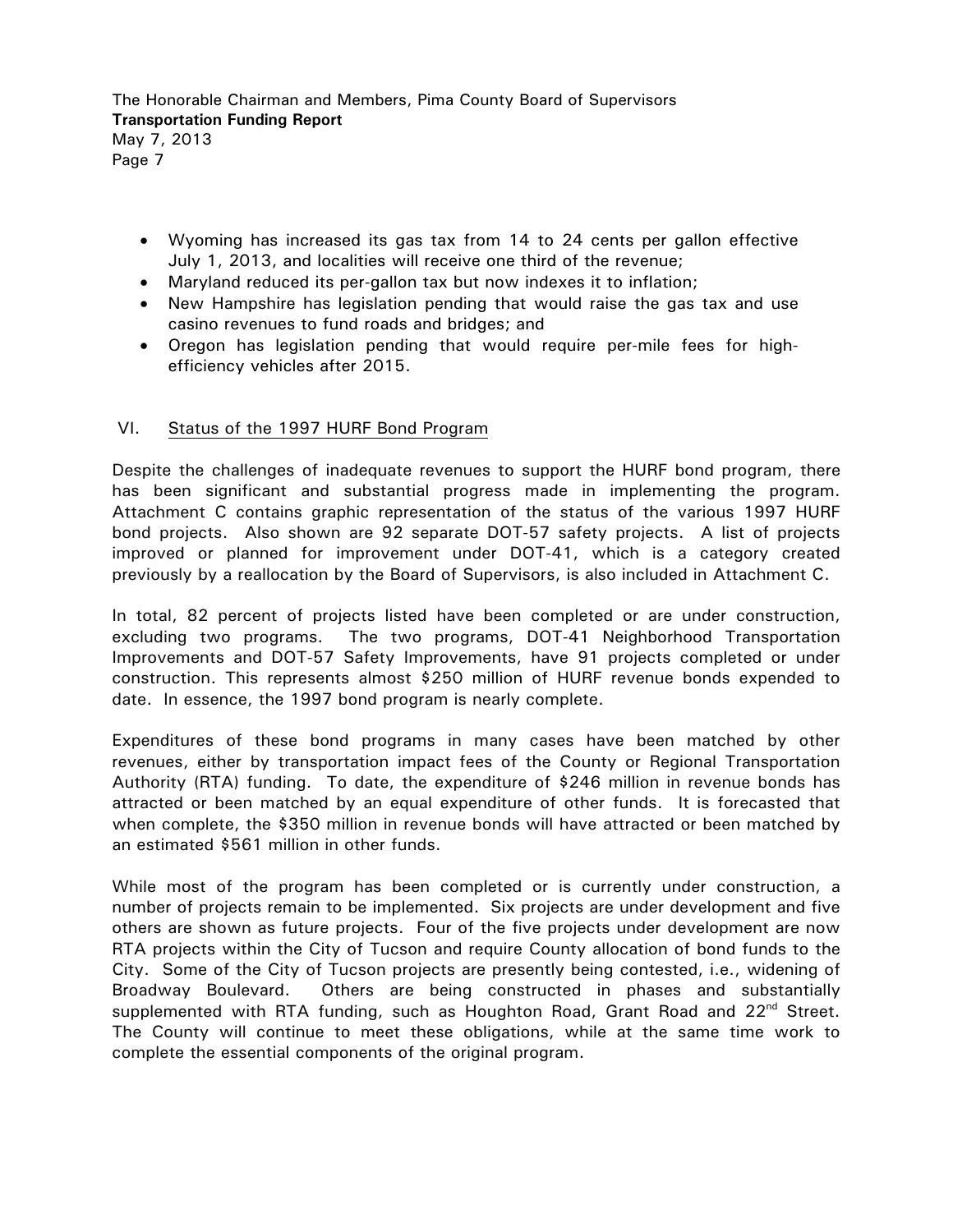The two remaining County projects under development are DOT-50 and DOT-53. DOT-53 involves the improvement of the Kinney Road/Ajo Highway intersection. Starting in FY 2013/14, the Arizona Department of Transportation (ADOT) will be improving Ajo Highway, including the intersection. It is proposed that this bond project be modified through the bond ordinance amendment process to modify the scope so that County bond funds can be provided to ADOT for the rebuilding of the intersection. DOT-53, the Old Nogales Highway project in the area of the Summit Neighborhood, is under development. The County is proposing to relocate this intersection approximately 1/8 mile to the south to allow for the construction of perpendicular approaches to the intersection. The new intersection will be named Nogales Highway/Old Vail Connection. The project will require a new railroad crossing to be constructed by the County. Construction is scheduled to begin in FY 2014/15.

Five other projects remain to be completed and are shown on the attached maps as future projects, even though portions of them may have already been improved. These are portions of Cortaro Road, Thornydale Road, Orange Grove Road, Kolb Road, and Mainsail Boulevard/Twin Lakes Drive in Catalina.

A portion of Cortaro Road (DOT-18) has been improved through the County's allocation of bond funds to the Town of Marana. However, a segment of Cortaro Road from Camino de Oeste to Thornydale Road remains to be completed. Due to limited bond funding, a bond ordinance amendment is being proposed that would acknowledge that only the design of this segment can be completed with bond funding and that additional non-bond funds would be needed for construction.

A significant component of Thornydale Road has already been improved from Orange Grove Road to Cortaro Farms Road. The segment from Cortaro Farms Road to Linda Vista Boulevard (DOT-23) remains to be completed. This project was original stalled due to the endangered species listing of the cactus ferruginous pygmy-owl. This species has since been delisted by the US Fish and Wildlife Service, and the project should resume. However, it appears there is not enough bond funding available to complete design and construction. It may be necessary in the future to consider amending the bond ordinance to acknowledge this constraint.

Orange Grove Road is being improved in segments. The most recent segment improvement (DOT-44b) was recently bid, and an award of contract is anticipated to be before the Board of Supervisors on April 16, 2013, with construction to start this summer. This will improve and widen Orange Grove Road from Camino de la Tierra Road to La Cholla Boulevard. The segment of Orange Grove Road from La Canada to Oracle is scheduled for construction soon. These improvements include left turn lanes and bike lanes to be funded under the DOT-57 Safety program.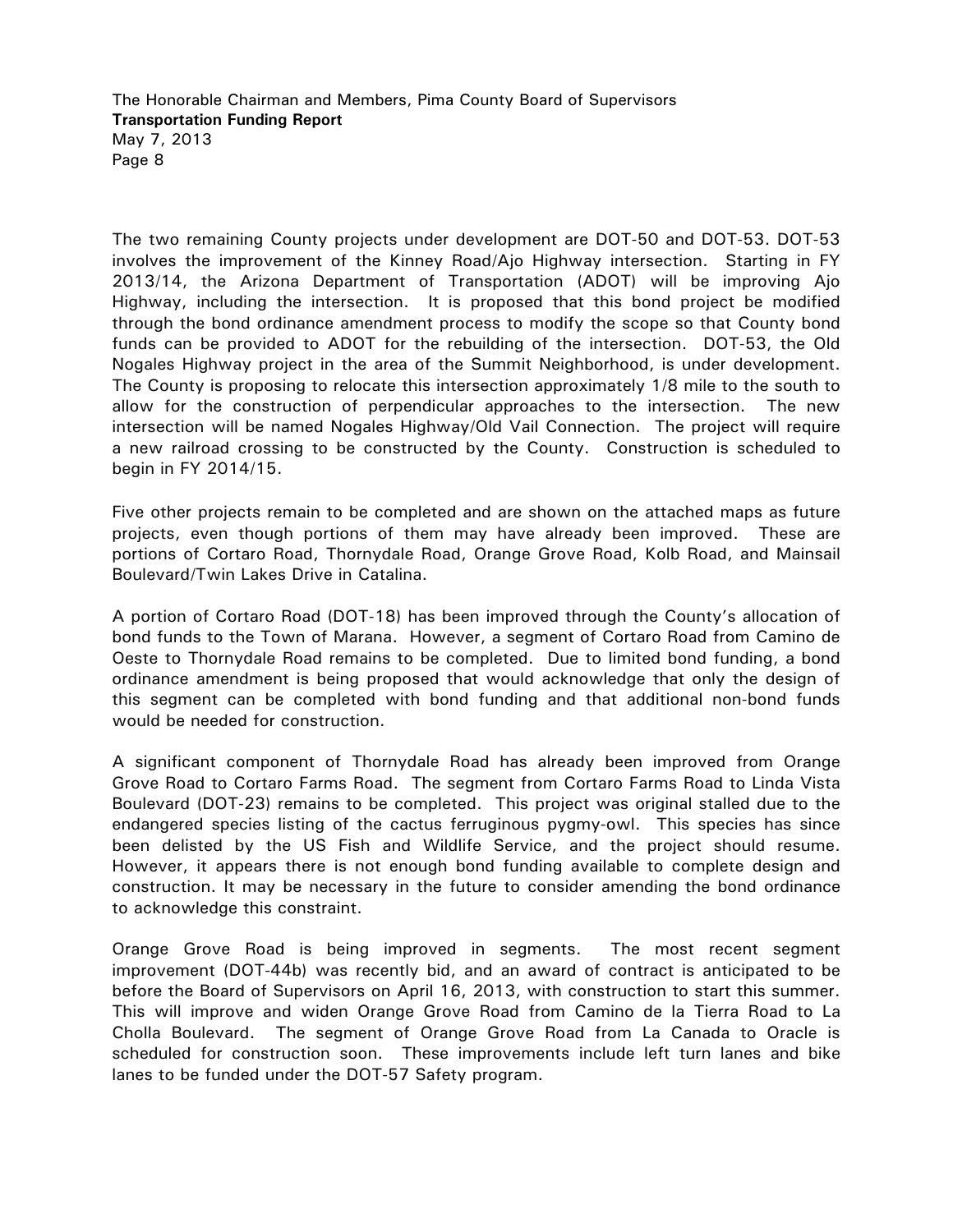Kolb Road from Sabino Canyon Road to Sunrise Drive (DOT-32) remains to be completed and continues to be delayed due to reduced HURF allocations.

Similarly, DOT-24, Mainsail Boulevard and Twin Lakes Drive in the vicinity of Twenty-Seven Wash in Catalina, remains to be completed and continues to be delayed due to reduced HURF allocations. An assessment of the needs in this area found that traffic demands are lower than anticipated and would likely not occur at the levels expected over the next 20 years. The recommendation was to perform as-needed, site-specific improvements for drainage and safety issues. Sometime in the future it may be prudent to amend the scope of this project in the bond ordinance.

#### VII. Possible Future HURF Bond Programs and Need for National Policy Attention to Finance Transportation Improvements

Given the statutory imbalance regarding who is permitted to vote for HURF programs and the decline of revenue source for transportation purposes, it is highly likely there will not be future HURF revenue bond programs. The future of financing the construction, operation and maintenance of transportation systems needs substantial review at the national, state and local levels.

The November 13, 2012 Economic Development Action Plan approved by the Board of Supervisors contained a section on significant and important future issues that need to be resolved. One item was the long-term future of transportation funding. The section in the Economic Development Action Plan that covered this issue applies today and is restated below.

#### *A. Developing New Investment Strategies for Transportation Systems*

*A vibrant economy and real growth in economic activity are the result of a variety of factors related to available capital, innovation, financial systems and supporting infrastructure.* 

*One of the essential components of infrastructure support systems is now threatened by disinvestment. In a September 17, 2012 New York Times article, an in-depth analysis of transportation funding indicated traditional methods of financing transportation infrastructure that have been in place for 60 years or longer are no longer capable of producing the revenues to support these systems, let alone expand or adequately maintain them.* 

*New transportation financing strategies must be developed for surface transportation, including highways; air transportation; transit systems; freight and rapid passenger rail systems. While reinventing our transportation financing system is beyond the scope of this economic development report, it is very*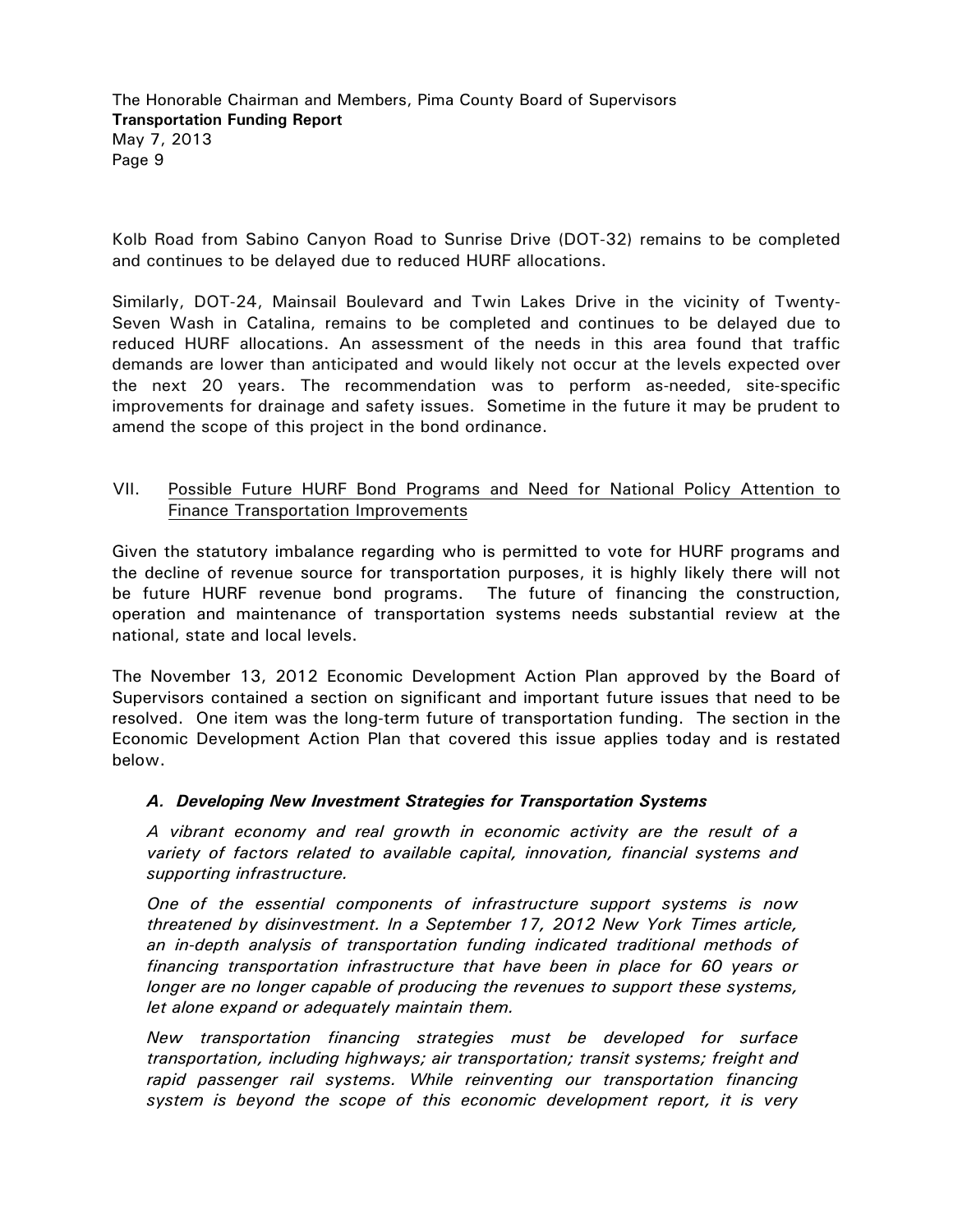*important to recognize that many of our transportation problems; whether due to a of lack of funding for adequate road maintenance, inability to expand or develop new highway systems, or to provide rapid rail passenger transport; are all tied to a dysfunctional financing support system for this infrastructure component that is essential for economic growth and vitality.* 

*A solution to this problem must be the goal of every level of governmental jurisdiction and will require an unparalleled level of cooperation between governments in the future.* 

Recently, the American Society of Civil Engineers (ASCE) released a report card rating America's infrastructure in 2013. This report indicates significant poor grades for most of America's infrastructure, including roads. Roads received an overall "D rating;" generally inadequate and requiring a significant investment.

Fifty-two percent of Arizona roads were rated in poor to mediocre condition, and driving on these poor roads costs Arizona motorists almost \$887 million per year in vehicle repair and operating costs, or approximately \$205 per motorist. In Pima County, this would equate to \$143 million based on the number of licensed motorists. The report also noted that Arizona's gas tax, one of the lowest in the nation at 19 cents per gallon, has not increased in 22 years. Table 4 below charts the history of Arizona's gas tax increases since its inception in 1921.

| Table 4 - Arizona Motor      |                |  |  |  |  |  |
|------------------------------|----------------|--|--|--|--|--|
| <b>Fuel/Gas Tax History.</b> |                |  |  |  |  |  |
|                              | <b>Gas Tax</b> |  |  |  |  |  |
| Year                         | Rate           |  |  |  |  |  |
| 1921                         | \$0.01         |  |  |  |  |  |
| 1923                         | 0.03           |  |  |  |  |  |
| 1927                         | 0.04           |  |  |  |  |  |
| 1931                         | 0.05           |  |  |  |  |  |
| 1963                         | 0.06           |  |  |  |  |  |
| 1965                         | 0.07           |  |  |  |  |  |
| 1974                         | 0.08           |  |  |  |  |  |
| 1982                         | 0.10           |  |  |  |  |  |
| 1983                         | 0.12           |  |  |  |  |  |
| 1984                         | 0.13           |  |  |  |  |  |
| 1986                         | 0.16           |  |  |  |  |  |
| 1988                         | 0.17           |  |  |  |  |  |
| 1991                         | 0.18           |  |  |  |  |  |

*Source: ADOT*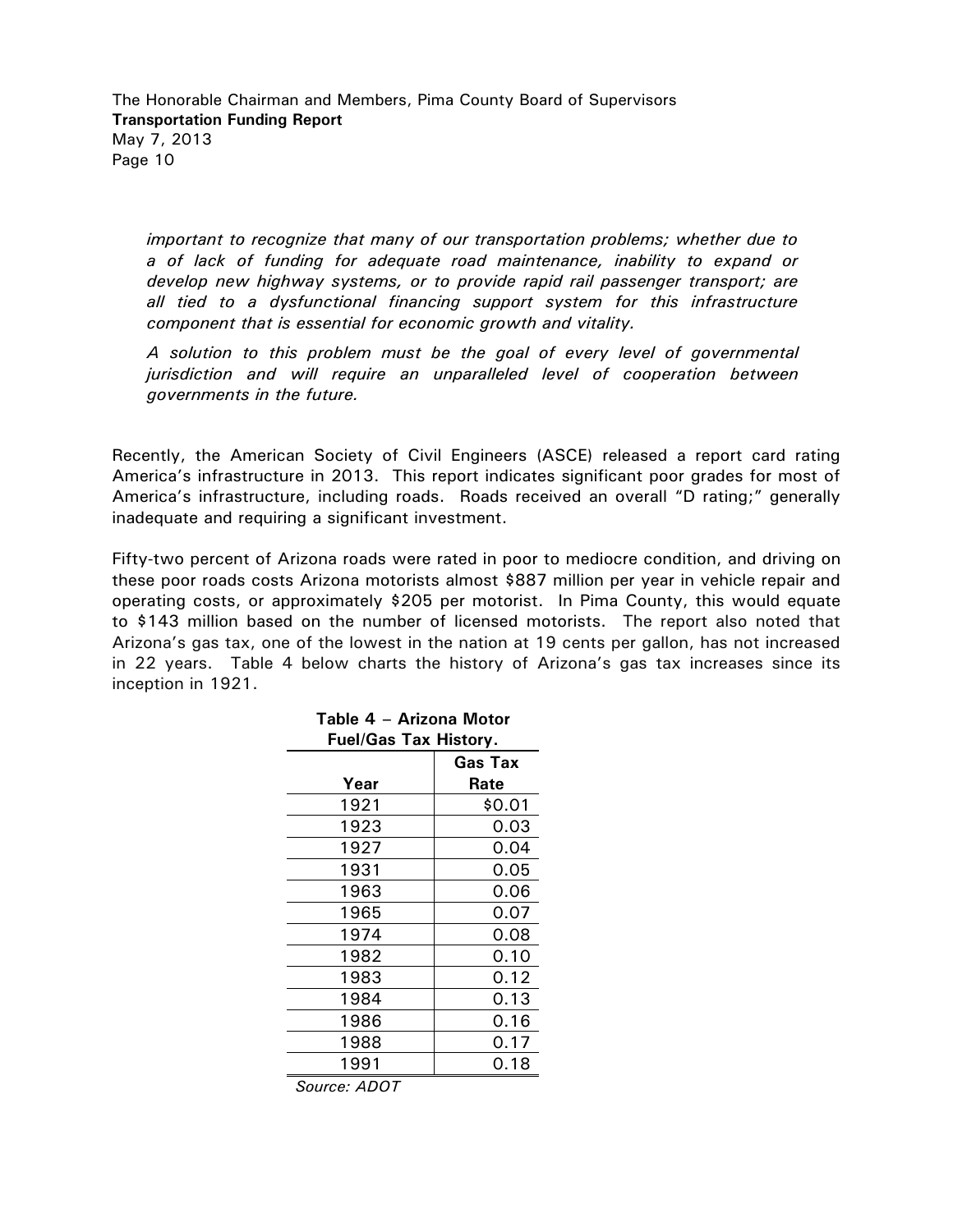The additional one-cent tax not reflected above funds the Arizona Department of Environmental Quality's Underground Storage Tank (UST) Assurance Account. This account, also known as the State Assurance Fund (SAF), was established in 1990 to clean up leaking underground fuel storage tanks. However, since 2004, the Arizona Legislature has passed legislation that swept much of the UST revenue to help balance the state budget. The SAF and the accompanying one-cent per gallon excise tax will sunset on December 31, 2013.

The ASCE 2013 report card also indicates current investment trends are doing little to improve roadway conditions and may result in a decrease of conditions and performance. "With each passing year, the economic cost of underfunding maintenance and repair produces a mounting burden on our economy and increases costs to make improvements."

New transportation financing strategies must be developed for surface transportation, including highways; air transportation; transit systems; freight and rapid passenger rail systems. While reinventing our transportation financing system is beyond the scope of this report, it is very important to recognize that many of our transportation problems, whether due to a of lack of funding for adequate road maintenance, an inability to expand or develop new highway systems; or to provide rapid rail passenger transport, are all tied to a dysfunctional financing support system for this infrastructure component that is essential for economic growth and vitality. A solution to this problem must be the goal of every level of government and will require an unparalleled level of cooperation between governments in the future.

#### VIII. Debt Repayment Structure of the 1997 HURF Program

Of the \$350 million bonds authorized in 1997, \$260.6 million have been sold and issued. \$122.5 million have been repaid, and the current repayment structure is shown in Attachment D. Future bond sales must be carefully structured, given the current weak status of the HURF flow. The maximum debt period of HURF-issued bonds is 15 years, and the first \$90 million of authorization was limited to a 10-year repayment structure; hence, there will be a time in the future when the program will be completed, bonds will be repaid and the full flow of HURF funds to the County can be used to construct, operate and maintain only those highways in the unincorporated area.

#### IX. Development Impact Fees and their Use in Transportation System Investment

The County adopted transportation impact fees (TIFs) in 1997. These fees originally were adopted at \$1,550 per single family residence. These fees have steadily risen over the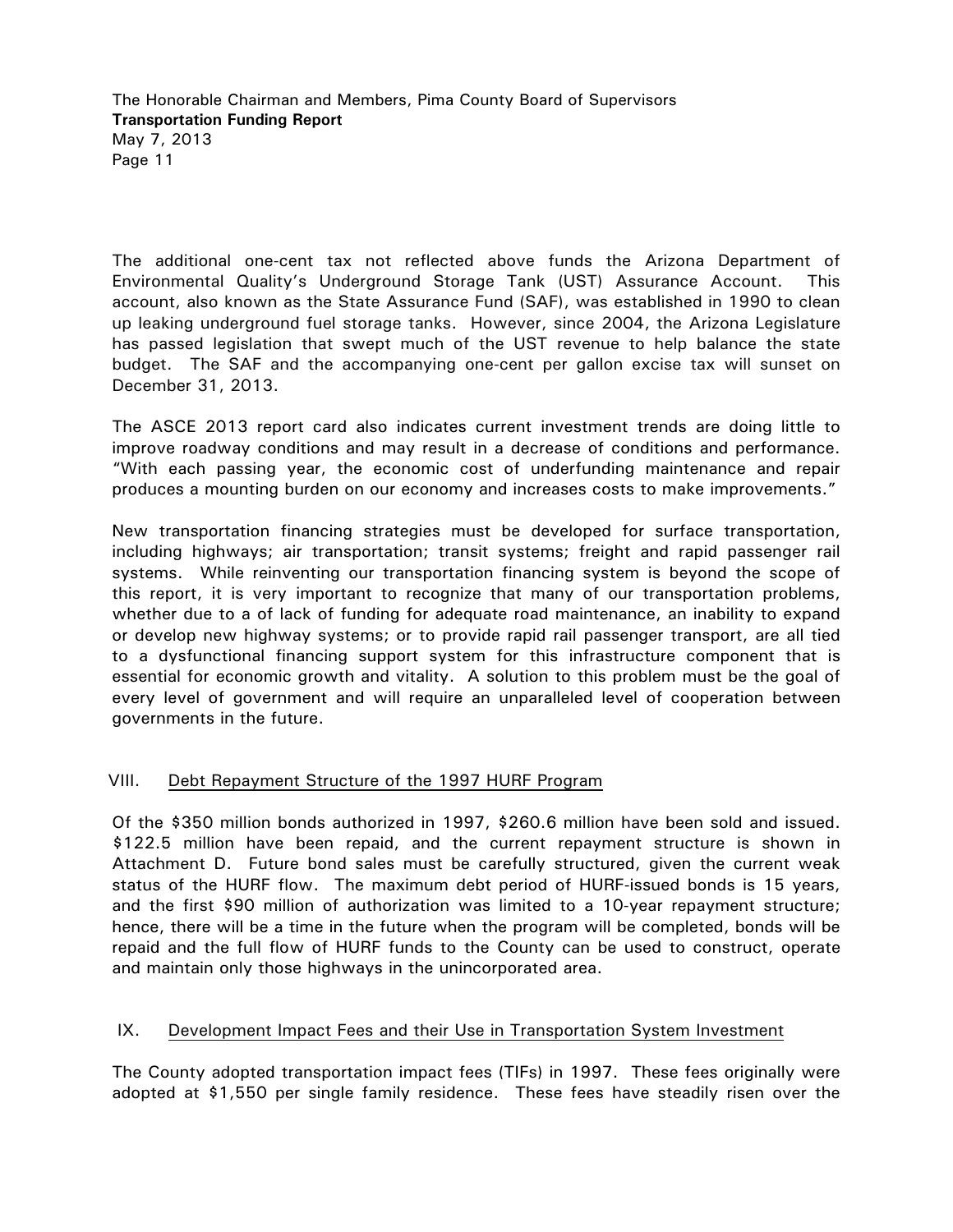years to \$5,199 per single family residence on average. Overall, TIFs have raised \$109,463,840 through FY 2011/12 for transportation investments in the unincorporated area of Pima County. State law prohibits the use of TIFs on any highway improvements other than capacity improvements, and the roadway must be located in the unincorporated area of Pima County. TIFs have been used productively to augment transportation capacity improvements throughout Pima County. In total, \$71,150,070 million have been spent through FY 2011/12. The methodology for levying and collecting TIFs is highly restricted by state legislation and requires the fees to be deposited in accounts identified for very specific geographic benefits areas in the unincorporated area of Pima County and then allocated only to projects that improve capacity and are approved by the Board of Supervisors. To date, Table 5 below shows the various benefit areas identified in Pima County and the fund balances of TIFs collected for specific capacity improvements in these geographically identified benefit areas.

| <b>Benefit Area</b>       | <b>Collections</b><br>through FY12<br>(including interest<br>earned) | <b>Expenditures</b><br>through FY12 | <b>Balance</b> |  |
|---------------------------|----------------------------------------------------------------------|-------------------------------------|----------------|--|
| <b>Altar Valley</b>       | 713,155<br>\$                                                        |                                     | \$<br>713,155  |  |
| <b>Avra Valley</b>        | 12,724,945                                                           | \$776,132                           | 11,948,813     |  |
| <b>Catalina Foothills</b> | 11,200,337                                                           | 9,805,642                           | 1,394,695      |  |
| Canyon del Oro            | 18,225,327                                                           | 14,930,677                          | 3,294,650      |  |
| <b>Mountain View</b>      | 11,170,847                                                           | 2,505,784                           | 8,665,063      |  |
| <b>Rincon Valley</b>      | 14,702,151                                                           | 13,729,135                          | 973,016        |  |
| San Xavier                | 16,398,854                                                           | 12,105,289                          | 4,293,565      |  |
| Santa Cruz                | 11,966,797                                                           | 10,846,199                          | 1,120,598      |  |
| Silverbell - Tortolita    | 5,533,633                                                            | 3,152,828                           | 2,380,805      |  |
| Southwest                 | 973,662                                                              |                                     | 973,662        |  |
| <b>Tucson Mountains</b>   | 5,854,132                                                            | 3,298,384                           | 2,555,748      |  |
| TOTALS                    | \$109,463,840                                                        | \$71,150,070                        | \$38,313,770   |  |

**Table 5 – TIF Collections and Balances by Benefit Area.** 

By law, TIFs cannot be spent for highway maintenance purposes. Hence, TIF cannot be spent to repave, resurface or perform pavement preservation on any local street or highway, including arterials, within Pima County.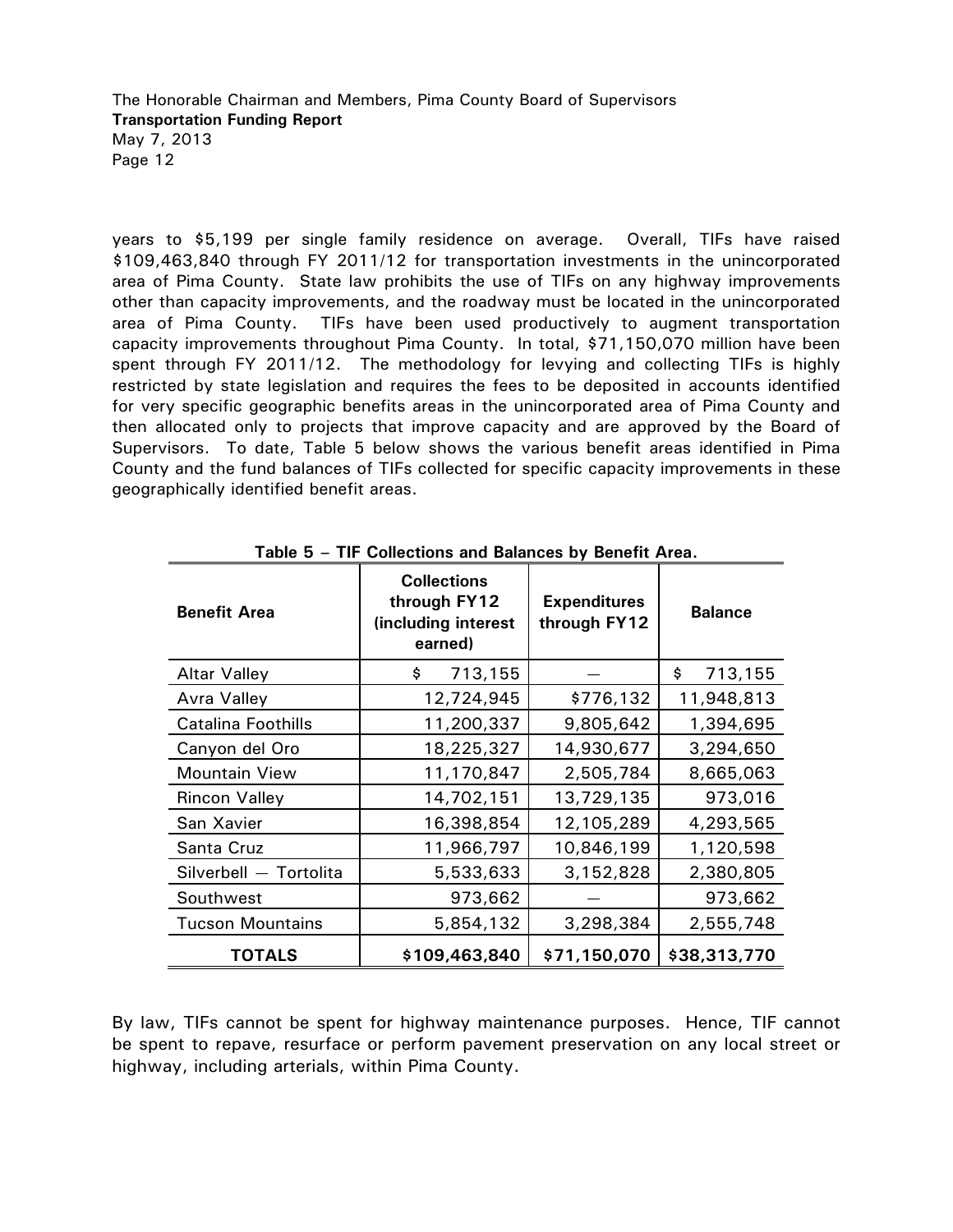#### X. Funding Obligations of Maintenance Deficiencies in the County Transportation System

Not unlike most local governments that are now new communities, the transportation system in the unincorporated area of Pima County requires serious maintenance reinvestment. The reinvestment is needed for a variety of reasons and is acutely evident in the poor condition of many of our local street and highway pavement surfaces. The County has begun to reinvest in pavement resurfacing and rehabilitation through the allocation of \$10 million from the County General Fund in FY 2012/13. These allocations will not be required to be repaid to the County General Fund. Further, a recurring allocation of \$5 million annually from the General Fund will be made by the County beginning in FY 2013/14 and for the foreseeable future.

The County Transportation Department has developed a conditions assessment for all of the paved roadways within each supervisorial district that are under the jurisdiction of the County. These roadway conditions are shown for each district in Table 6 below.

| Assessment by Supervisonal District. |                  |              |            |  |  |  |  |  |  |
|--------------------------------------|------------------|--------------|------------|--|--|--|--|--|--|
| <b>District</b>                      | <b>Condition</b> | <b>Miles</b> | Percentage |  |  |  |  |  |  |
| 1                                    | Failed           | 84           | 15.0       |  |  |  |  |  |  |
|                                      | Poor             | 316          | 56.5       |  |  |  |  |  |  |
|                                      | Fair             | 57           | 10.3       |  |  |  |  |  |  |
|                                      | Good             | 58           | 10.3       |  |  |  |  |  |  |
|                                      | Very Good        | 44           | 7.9        |  |  |  |  |  |  |
|                                      | <b>Total</b>     | 558          | 100.0      |  |  |  |  |  |  |
|                                      |                  |              |            |  |  |  |  |  |  |
| 2                                    | Failed           | 21           | 18.6       |  |  |  |  |  |  |
|                                      | Poor             | 37           | 32.3       |  |  |  |  |  |  |
|                                      | Fair             | 17           | 14.9       |  |  |  |  |  |  |
|                                      | Good             | 21           | 18.1       |  |  |  |  |  |  |
|                                      | Very Good        | 18           | 16.1       |  |  |  |  |  |  |
|                                      | <b>Total</b>     | 115          | 100.0      |  |  |  |  |  |  |
|                                      |                  |              |            |  |  |  |  |  |  |
| 3                                    | Failed           | 116          | 21.5       |  |  |  |  |  |  |
|                                      | Poor             | 245          | 45.4       |  |  |  |  |  |  |
|                                      | Fair             | 53           | 9.8        |  |  |  |  |  |  |
|                                      | Good             | 52           | 9.6        |  |  |  |  |  |  |
|                                      | Very Good        | 74           | 13.7       |  |  |  |  |  |  |
|                                      | <b>Total</b>     | 538          | 100.0      |  |  |  |  |  |  |
|                                      |                  |              |            |  |  |  |  |  |  |

#### **Table 6: Paved Roadways Condition Assessment by Supervisorial District.**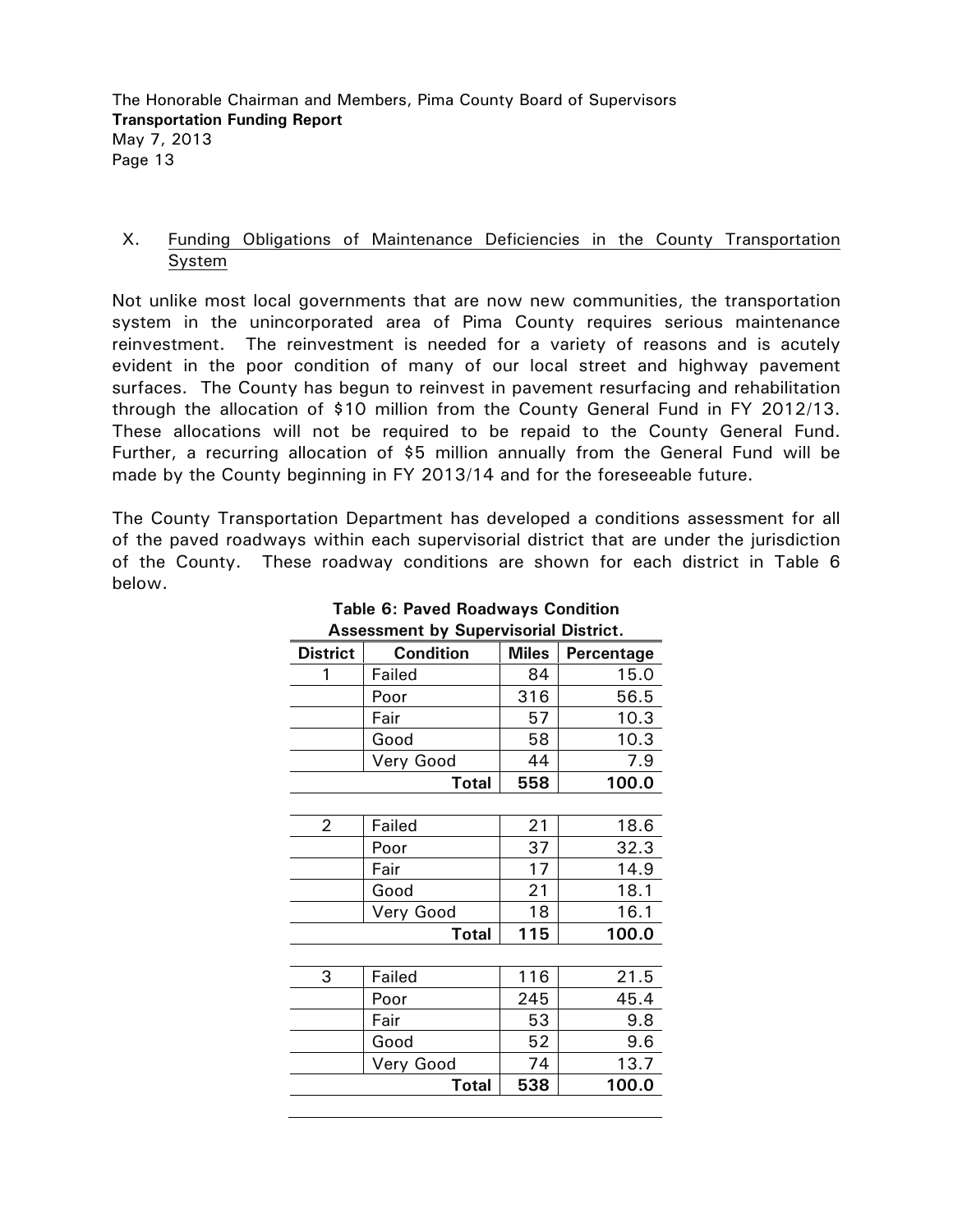| 4 | Failed       | 66  | 13.0  |
|---|--------------|-----|-------|
|   | Poor         | 231 | 45.6  |
|   | Fair         | 70  | 13.8  |
|   | Good         | 61  | 12.1  |
|   | Very Good    | 79  | 15.6  |
|   | <b>Total</b> | 506 | 100.0 |
|   |              |     |       |
| 5 | Failed       | 21  | 16.5  |
|   | Poor         | 67  | 54.0  |
|   | Fair         | 14  | 11.0  |
|   | Good         | 17  | 13.4  |
|   | Very Good    | 6   | 5.2   |
|   | <b>Total</b> | 125 | 100.0 |

A further refinement showing local roads and major roads by supervisorial district is shown in Table 7 below.

|  |  |  |  |  |  |  | Table 7: Paved Roadways Condition Assessment by Supervisorial District. |  |
|--|--|--|--|--|--|--|-------------------------------------------------------------------------|--|
|--|--|--|--|--|--|--|-------------------------------------------------------------------------|--|

| <b>Local Roads</b> |               |    |      |    |      |              |      |    |             |    |              |     |
|--------------------|---------------|----|------|----|------|--------------|------|----|-------------|----|--------------|-----|
|                    |               |    |      |    |      |              |      |    | <b>Very</b> |    |              |     |
| <b>District</b>    | <b>Failed</b> | %  | Poor | %  | Fair | %            | Good | %  | Good        | %  | <b>Total</b> | %   |
|                    | 68            | 16 | 256  | 61 | 47   | 11           | 27   | ⇁  | 19          | 5  | 418          | 100 |
| 2                  | 15            | 22 | 21   | 31 | 4    | 6            | 13   | 19 | 14          | 21 | 67           | 100 |
| 3                  | 38            | 13 | 133  | 46 | 32   | 11           | 33   | 11 | 51          | 18 | 287          | 100 |
| $\overline{4}$     | 37            | 16 | 205  | 61 | 33   | $\mathbf{A}$ | 37   | 7  | O           | 5  | 312          | 100 |
| 5                  | 14            | 16 | 52   | 58 | 4    | 4            | 16   | 18 | 4           | 4  | 90           | 100 |
| <b>Totals</b>      | 172           | 16 | 667  | 58 | 120  | 4            | 126  | 18 | 88          | 4  | 1,174        | 100 |

**Major Roads** 

|                 |               |    |      |    |      |    |      |    | Very |    |              |     |
|-----------------|---------------|----|------|----|------|----|------|----|------|----|--------------|-----|
| <b>District</b> | <b>Failed</b> | %  | Poor | %  | Fair | %  | Good | %  | Good | %  | <b>Total</b> | %   |
|                 | 20            | 13 | 63   | 43 | 12   | 8  | 31   | 21 | 21   | 15 | 147          | 100 |
|                 | 9             | 18 | 16   | 32 | 13   | 26 | 9    | 18 | 3    | 6  | 50           | 100 |
| っ<br>د          | 83            | 31 | 121  | 46 | 23   | 9  | 19   | ⇁  | 18   | ⇁  | 264          | 100 |
| 4               | 40            | 18 | 47   | 43 | 30   | 8  | 27   | 21 | 46   | 15 | 190          | 100 |
| 5               | 6             | 19 | 19   | 59 | 3    | 9  |      | 3  | 3    | 9  | 32           | 100 |
| <b>Totals</b>   | 158           | 18 | 266  | 43 | 81   | 8  | 87   | 21 | 91   | 15 | 683          | 100 |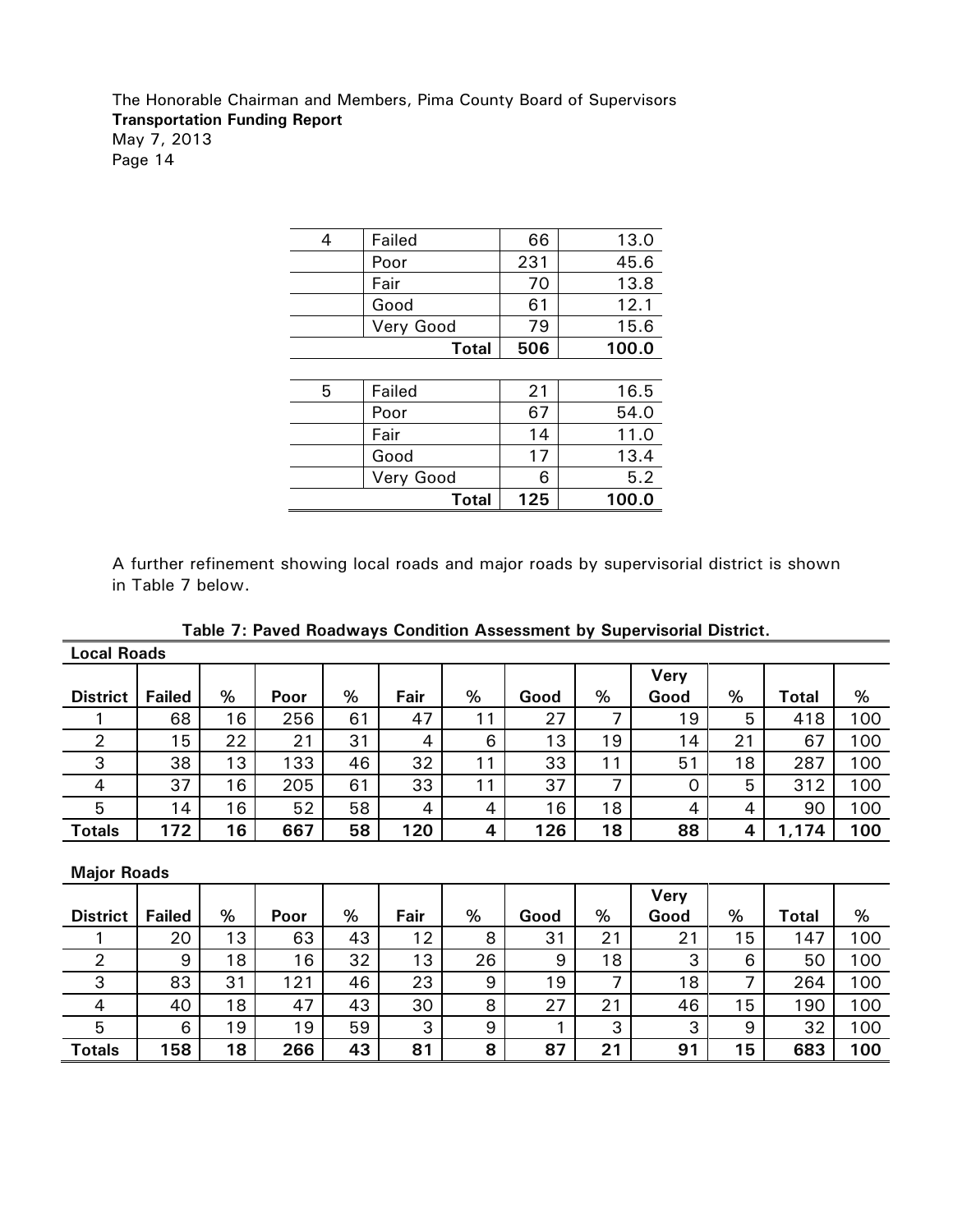Our Transportation Department has developed large wall maps for each supervisorial district that show the condition assessment for local and major roads.

The average cost per mile to repair deteriorated roadways varies widely based on their condition as shown below in Table 8. As expected, it is much less expensive to repair a roadway in good or fair condition than it is to repair a roadway that is in poor or failed condition.

| <b>Treatment Types</b>                | <b>Type of Road Condition</b> | <b>Cost Per Mile</b><br>(26 feet wide) |
|---------------------------------------|-------------------------------|----------------------------------------|
| Minor seal coat (fog)                 | Good                          | 15,250                                 |
| Major seal coat (chip, slurry, micro) | Fair                          | 53,375                                 |
| Asphalt paving (overlay or mill/fill) | Poor/Failed                   | 213,500                                |

#### **Table 8: Pavement Preservation/Rehabilitation Types and Costs.**

To determine a rough cost estimate of bringing all roadways up to a "good" standard, the average cost per mile is multiplied by the number of miles of roadways in fair, poor and failed condition. These costs are shown by supervisorial district in Table 9 below.

|                 |                              |              |       | Cost per  |               | Cost per        |
|-----------------|------------------------------|--------------|-------|-----------|---------------|-----------------|
| <b>District</b> | <b>Condition</b>             | <b>Miles</b> | %     | mile      | Cost per Type | <b>District</b> |
|                 | Failed                       | 84           | 15.0  | \$213,500 | \$17,870,367  |                 |
|                 | Poor                         | 316          | 56.5  | 213,500   | 67,372,740    |                 |
|                 | Fair                         | 57           | 10.3  | 53,375    | 3,067,909     |                 |
|                 | Good                         | 58           | 10.3  |           |               |                 |
|                 | Very Good                    | 44           | 7.9   |           |               |                 |
|                 | <b>Totals for District 1</b> | 558          | 100.0 |           |               | \$88,311,016    |
| 2               | Failed                       | 21           | 18.6  | \$213,500 | \$4,558,322   |                 |
|                 | Poor                         | 37           | 32.3  | 213,500   | 7,895,985     |                 |
|                 | Fair                         | 17           | 14.9  | 53,375    | 909,885       |                 |
|                 | Good                         | 21           | 18.1  |           |               |                 |
|                 | Very Good                    | 18           | 16.1  |           |               |                 |
|                 | <b>Totals for District 2</b> | 115          | 100.0 |           |               | \$13,364,191    |
| 3               | Failed                       | 116          | 21.5  | 213,500   | \$24,746,075  |                 |
|                 | Poor                         | 245          | 45.4  | 213,500   | 52,244,933    |                 |
|                 | Fair                         | 53           | 9.8   | 53,375    | 2,809,987     |                 |
|                 | Good                         | 52           | 9.6   |           |               |                 |
|                 | Very Good                    | 74           | 13.7  |           |               |                 |
|                 | <b>Totals for District 3</b> | 538          | 100.0 |           |               | \$79,800,994    |

#### **Table 9: Roadway Condition Improvement Cost Estimates.**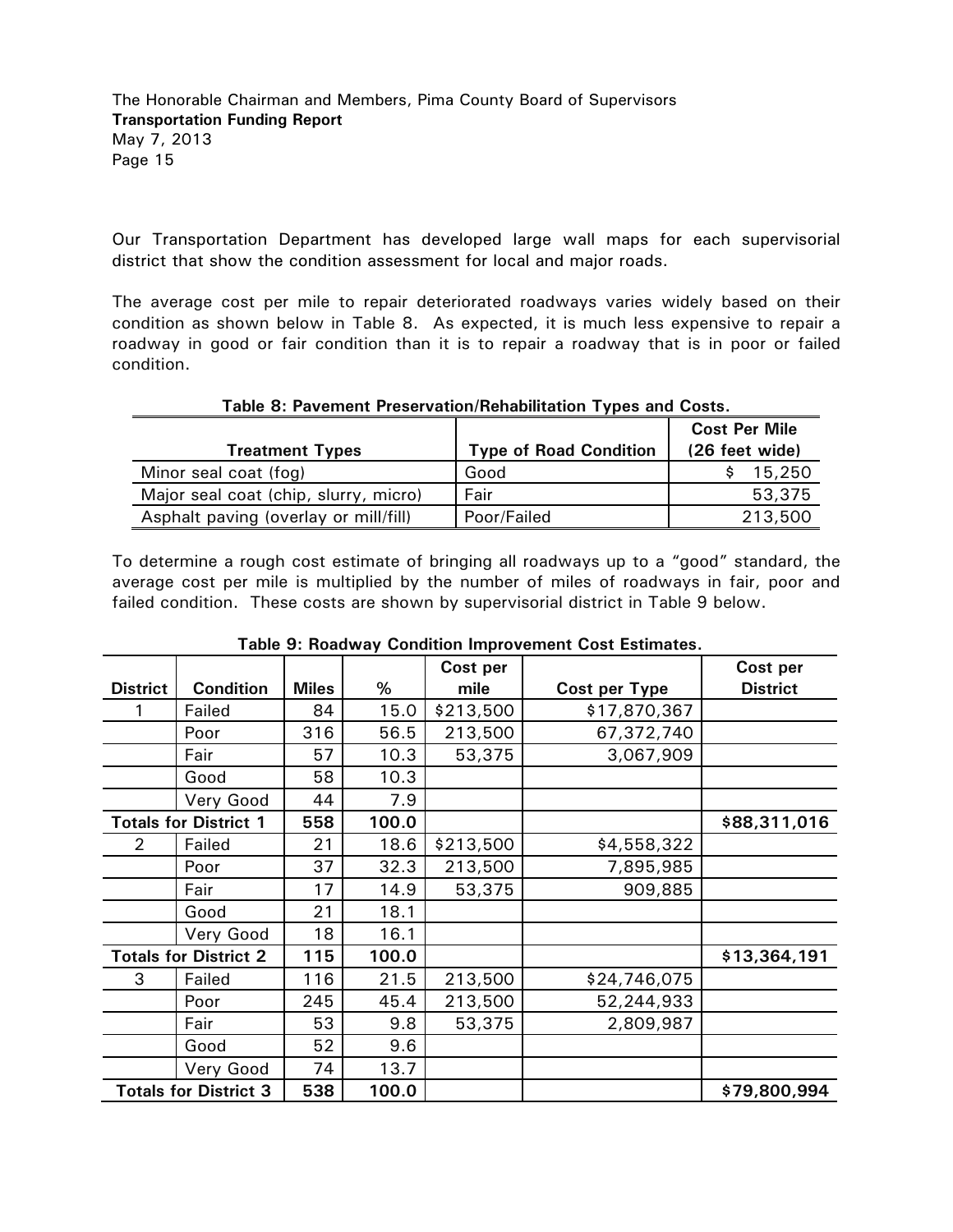| 4 | Failed                       | 66  | 13.0  | 213,500 | \$14,055,030    |              |
|---|------------------------------|-----|-------|---------|-----------------|--------------|
|   | Poor                         | 231 | 45.6  | 213,500 | 49,242,542      |              |
|   | Fair                         | 70  | 13.8  | 53,375  | 3,715,180       |              |
|   | Good                         | 61  | 12.1  |         |                 |              |
|   | Very Good                    | 79  | 15.6  |         |                 |              |
|   | <b>Totals for District 4</b> | 506 | 100.0 |         |                 | \$67,012,752 |
| 5 | Failed                       | 21  | 16.5  | 213,500 | 4,392,330<br>\$ |              |
|   | Poor                         | 67  | 54.0  | 213,500 | 14,384,902      |              |
|   | Fair                         | 14  | 11.0  | 53,375  | 733,383         |              |
|   | Good                         | 17  | 13.4  |         |                 |              |
|   | Very Good                    | 6   | 5.2   |         |                 |              |
|   | <b>Totals for District 5</b> | 125 | 100.0 |         |                 | \$19,510,615 |
|   | \$267,999,569                |     |       |         |                 |              |

The cost to improve those roads that are rated Failed, Poor or Fair in the aggregate within the unincorporated area requires a future investment of \$268 million. This is a considerable investment and can only be made over a period of time. Recent action by the Board of Supervisors to invest approximately \$20 million in highway pavement preservation and repair has taken care of less than 10 percent of the problem. As I discussed earlier in this report, highway funding for the last 20 years or more has not kept pace with demand or inflation. Twenty-two years is too long a time period to effectively ignore transportation investment obligations.

#### XI. Recommendations

There is no single recommendation that will significantly resolve our existing highway maintenance investment dilemma. We need to focus on the problem using multiple strategies and continue to stress the need to reach long-term, stable and consistent funding for transportation. This is not a problem unique to Pima County; within our region it is a problem for every local government. Some local government transportation problems are more acute than others and vary directly in proportion to the age of their transportation infrastructure.

The following recommendations are intended to attempt to manage the problem, not solve it. Only comprehensive transportation funding reform will solve the problem.

1. Continue to allocate \$5 million annually from the General Fund to the Department of Transportation for road maintenance.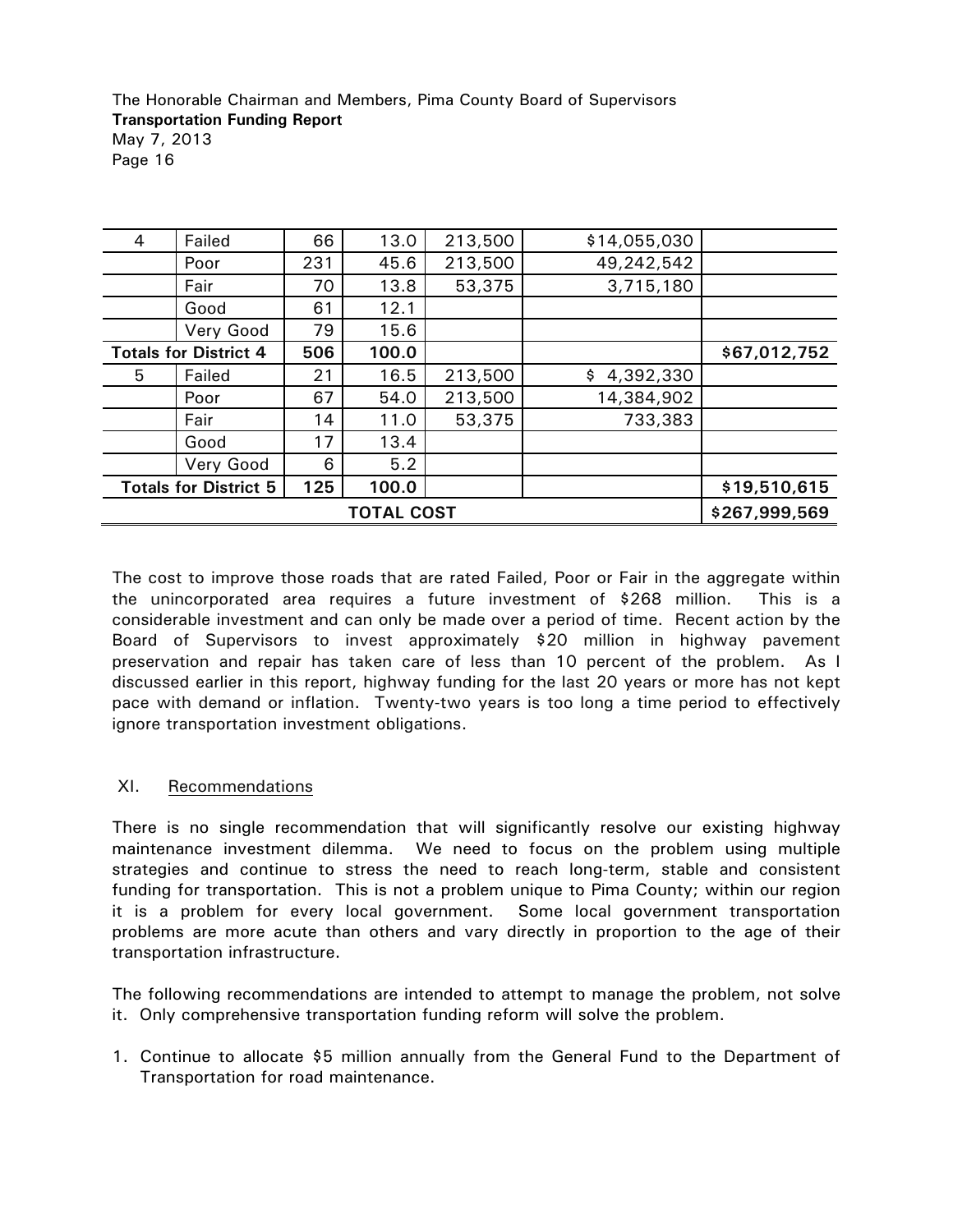- 2. Continue to request that the State Legislature partially or fully return to Pima County the \$38 million in HURF revenues that have been swept since 2002.
- 3. Request that the Arizona Legislature pass legislation to maintain the one-cent per gallon excise tax previously earmarked for the USTAA and provide the estimated annual revenue of \$29 million from this tax to the state, cities, towns and counties for pavement repair and maintenance. This program has existed since 1990, and regulatory and technological advances should diminish the magnitude of the underground storage tank problem. In addition, the concept that the polluter should pay, not the gas tax payer, means that gas taxes diverted to this program over the last 23 years should now be used to allow the state, cities and towns, as well as counties, to better maintain their highways for the public - the individuals who pay the tax.
- 4. Request that the Arizona Legislature increase the state gasoline tax by 10 cents to coincide with the 29.7-cents per gallon average gasoline tax of surrounding states. While gas tax increases are not likely to be popular, they are necessary. The state, cities and towns, as well as counties, cannot maintain, build or improve their transportation systems on thin air. The conservative state of Wyoming increased their gas tax by 10 cents effective July 2013. We should have the courage to do the same, as this will significantly improve economic opportunities within our region. As noted previously is this report, surrounding states have a total average state gas tax of 29.7 cents per gallon.
- 5. Consider in any new funding initiative such as renewal of the Regional Transportation Authority tax, a significant allocation of new revenues toward pavement preservation and repair in an amount not less than \$500 million to be distributed in accordance with assessed value, population or a combination thereof among the various local governments maintaining and operating streets and highways in Pima County.
- 6. Consider any of the funding options I provided to the Board in my April 10, 2012 report (Attachment E).

Respectfully submitted,

C. Bulielbaun

C.H. Huckelberry **County Administrator** 

CHH/mjk - April 10, 2013